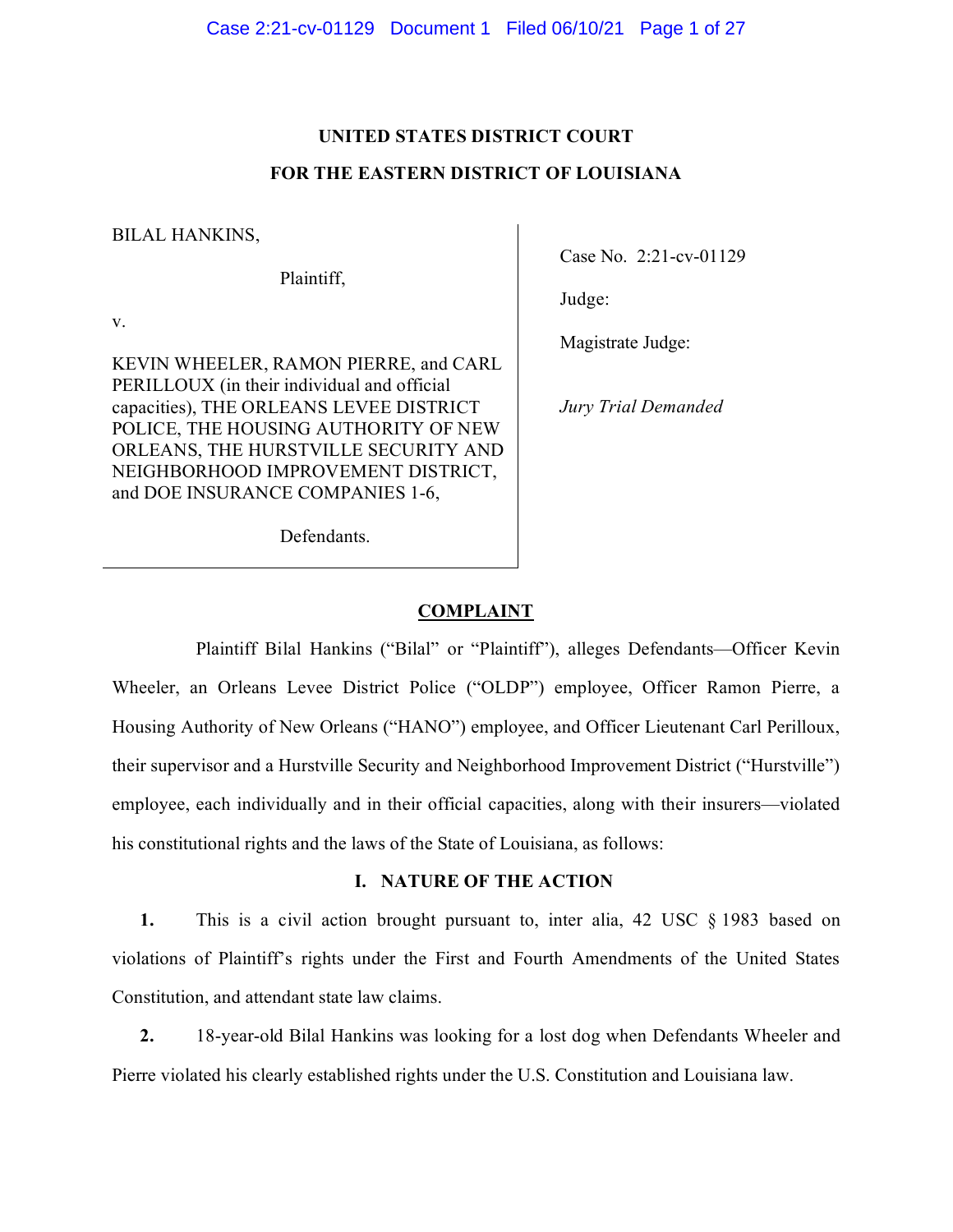#### Case 2:21-cv-01129 Document 1 Filed 06/10/21 Page 2 of 27

**3.** Bilal was driving through his neighborhood searching for a missing chihuahua with two friends—a college student and a 12-year-old child. The friends encountered Defendant Wheeler, a uniformed police officer in a marked police car. They stopped and asked him for help before continuing driving down the road in their search.

**4.** Instead of providing the requested assistance, Defendant Wheeler called Defendant Pierre, a plainclothes officer in an unmarked vehicle, for backup. Together, Defendants Wheeler and Pierre followed Bilal and his friends and decided to conduct an unlawful traffic stop. The officers turned on their flashing lights, pulled Bilal and his friends over, questioned them at gunpoint, and accused them of lying about the lost dog. After Bilal and his friends proved they were telling the truth, they were finally allowed to leave.

**5.** Bilal's terrifying encounter with Defendants Wheeler and Pierre took place against a broader backdrop of racially motivated policing and a disturbing trend of police misconduct across the United States. Just three weeks prior to the incident, George Floyd was murdered by police officer Derek Chauvin and footage of the killing sparked national outrage. [1](#page-17-0) The country was forced to reckon with the reality that Black men are more likely than their white counterparts to be stopped by the police<sup>[2](#page-17-0)</sup> and to be subjected to the use of force.<sup>[3](#page-17-0)</sup> Violent police stops can lead to a host of negative consequences, including provoking PTSD-like physical and psychological

<sup>1</sup> Associated Press, *Death of George Floyd, trial of Derek Chauvin: Timeline of key events* (April 19, 2021), *available at* [https://www.latimes.com/world-nation/story/2021-04-19/timeline-key](https://www.latimes.com/world-nation/story/2021-04-19/timeline-key-events-george-floyd-death-derek-chauvin-trial)[events-george-floyd-death-derek-chauvin-trial](https://www.latimes.com/world-nation/story/2021-04-19/timeline-key-events-george-floyd-death-derek-chauvin-trial) ("George Floyd's death in police custody in Minneapolis on May 25, 2020, touched off a nationwide reckoning on race and led to the trial of ex-officer Derek Chauvin.").

<sup>2</sup> Emma Pierson et al., *A Large-Scale Analysis of Racial Disparities in Police Stops Across the United States*, NATURE HUMAN BEHAVIOR, 736 (July 2020), *available at* 

<https://www.nature.com/articles/s41562-020-0858-1> (finding "that decisions about whom to stop and, subsequently, whom to search are biased against Black and Hispanic drivers").

<sup>3</sup> Phillip Goff, et al., *The Science of Justice: Race, Arrests, and Police Use of Force*, CENTER FOR POLICING EQUITY, 1, 15 (July 2016), *available at* 

[https://policingequity.org/images/pdfs-doc/CPE\\_SoJ\\_Race-Arrests-UoF\\_2016-07-08-1130.pdf](https://policingequity.org/images/pdfs-doc/CPE_SoJ_Race-Arrests-UoF_2016-07-08-1130.pdf) (finding that the rate of use of force on Black people was 3.6 times as high as the rate for white people).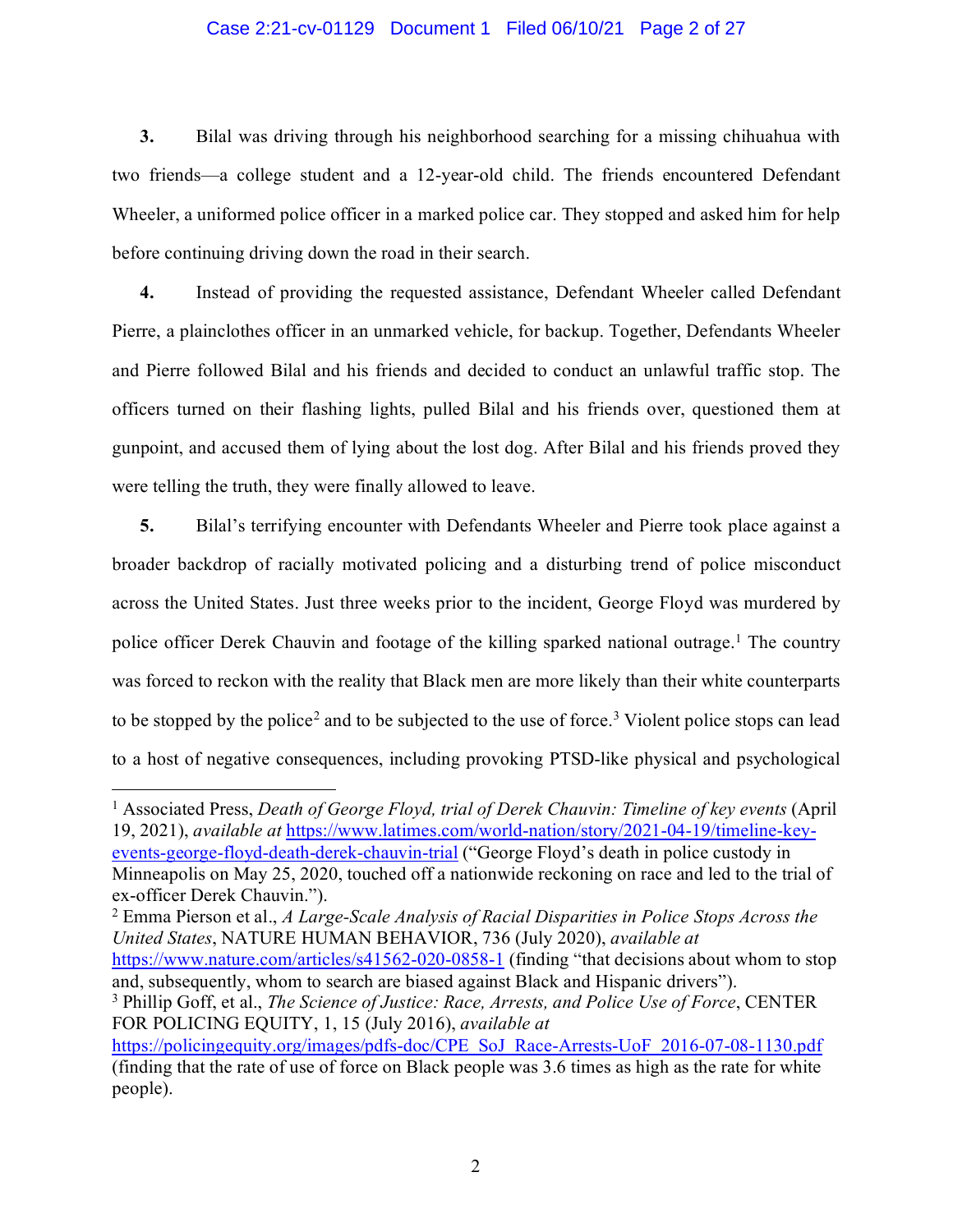#### Case 2:21-cv-01129 Document 1 Filed 06/10/21 Page 3 of 27

responses. [4](#page-17-0) When the officers pointed their guns in his direction, Bilal Hankins was reminded that as a Black youth, he is more likely than his white peers to be perceived and treated as a threat *even when he asks the police for help*.

**6.** No reasonable suspicion justified the stop of Bilal and his friends—especially given that Bilal and his friends approached voluntarily approached Defendant Wheeler first and asked for help. Nor was it reasonable for Defendants Wheeler and Pierre to draw their weapons and threaten deadly force. The missing dog was found the following day, but Bilal and his friends will suffer trauma from this event for the rest of their lives.

### **II. PARTIES**

**7.** Plaintiff Bilal Hankins is a person of majority and a resident of New Orleans.

**8.** Defendant Kevin Wheeler is currently, and was at the time of the events set forth in this Complaint, an officer employed by both the OLDP and Hurstville. He is sued in his individual and official capacities.

**9.** Defendant Ramon Pierre is currently, and was at the time of the events set forth in this Complaint, an officer employed by both the HANO police and Hurstville. He is sued in his individual and official capacities.

**10.** Defendant Carl Perilloux is currently, and was at the time of the events set forth in this Complaint, an officer employed by both the OLDP Officer Reserve Division and Hurstville. He is sued in his individual and official capacities.

**11.** Defendants Wheeler, Pierre, and Perilloux were acting within the scope of their employment and under the color of state law at all times relevant to this Complaint.

**12.** Defendants Doe Insurance Companies 1-10 are yet unknown insurance agencies that

<sup>4</sup> Amanda Geller PhD, Jeffrey Fagan PhD, Tom Tyler PhD, & Bruce G. Link PhD (2014) "Aggressive Policing and the Mental Health of Young Urban Men." American Journal of Public Health. 104(12): 2321-2327, *available at*  [https://www.ncbi.nlm.nih.gov/pmc/articles/PMC4232139.](https://www.ncbi.nlm.nih.gov/pmc/articles/PMC4232139)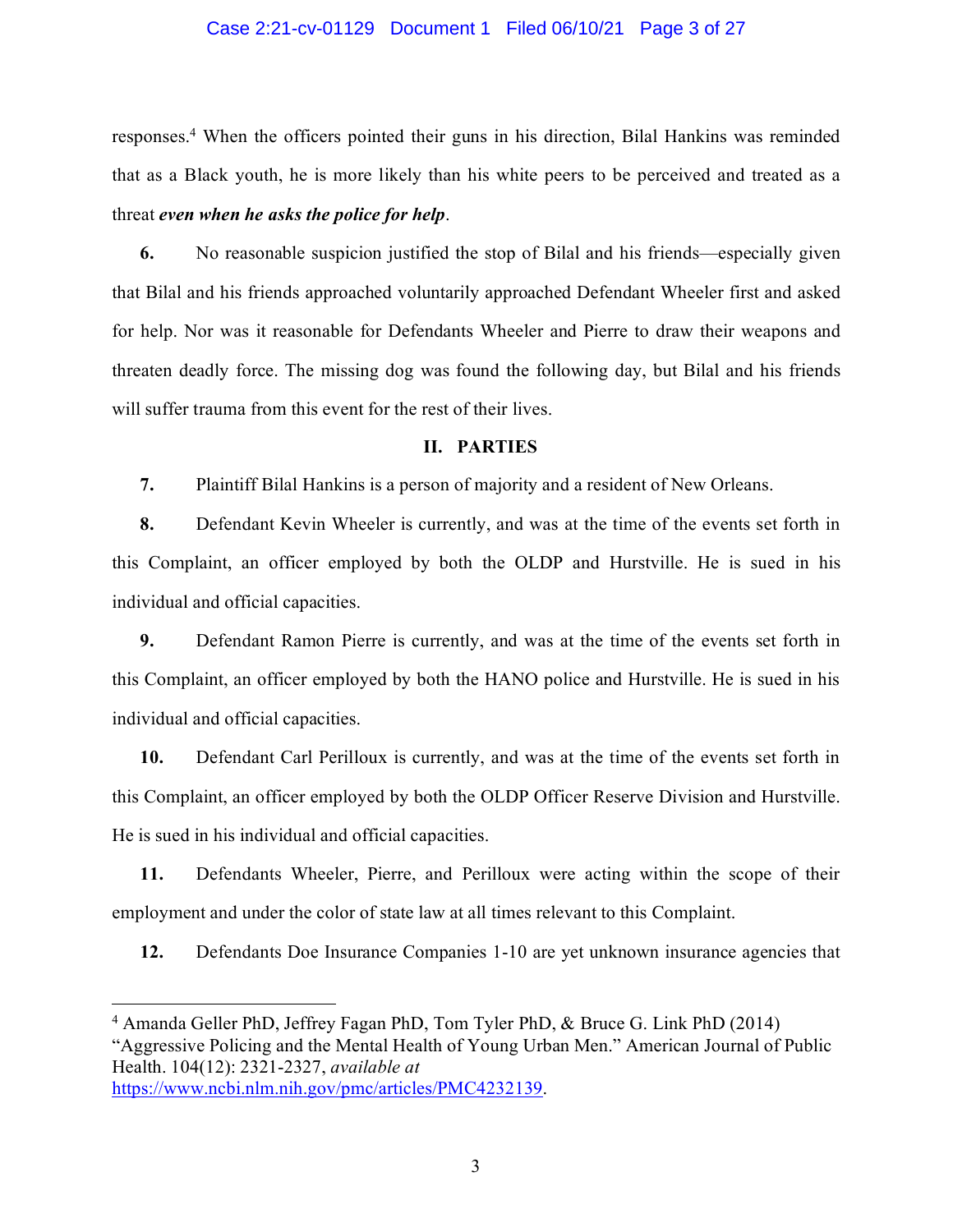#### Case 2:21-cv-01129 Document 1 Filed 06/10/21 Page 4 of 27

are doing business in the state of Louisiana and that provide or provided insurance to cover the kind of claims contained herein.

**13.** All Defendants are jointly and severally liable for the tortious conduct described herein.

#### **III. JURISDICTION AND VENUE**

**14.** This Court has original jurisdiction pursuant to 28 U.S.C. §§ 1331 and 1343(a)(3) because Plaintiff's claims of federal civil rights violations arise under the Constitution and laws of the United States, including 28 U.S.C. § 1983. This Court has supplemental jurisdiction over Plaintiff's Louisiana state law claims pursuant to 28 U.S.C. § 1367.

**15.** Venue in the Eastern District of Louisiana is proper pursuant to 28 U.S.C. § 1391(b)(2) because the wrongful conduct giving rise to Plaintiff's claims occurred in Orleans Parish, Louisiana, which is located within the Eastern District of Louisiana.

**16.** Declaratory relief is authorized by 28 U.S.C. § 2201. A declaration of law is necessary to determine the respective rights and duties of the parties.

#### **IV. FACTS**

#### **A. Private Security Districts, "Paid Details," and Police Misconduct In New Orleans**

**17.** These events took place within a private policing district in New Orleans—a construct that many citizens do not even know exists. New Orleans has a dozen or so different law enforcement agencies, including the NOPD, Orleans Parish Sheriff's Office, and Louisiana State Police, accompanied by smaller agencies like the Orleans Parish Constable, HANO police, harbor police, levee police, and military police.<sup>[5](#page-17-0)</sup> Yet residents of certain neighborhoods, dissatisfied with the already existing myriad of services provided by these multiple agencies,

<sup>5</sup> Ryan Whirty, *Does NOLA have too many law enforcement agencies?*, The Louisiana Weekly (September 3, 2020), [http://www.louisianaweekly.com/does-nola-have-too-many-law](http://www.louisianaweekly.com/does-nola-have-too-many-law-enforcement-agencies-2/)[enforcement-agencies-2/](http://www.louisianaweekly.com/does-nola-have-too-many-law-enforcement-agencies-2/) (noting that the numerous law enforcement agencies "jockey for funding, hold territorial rivalries with each other, and can at times blur together in the eyes of the public").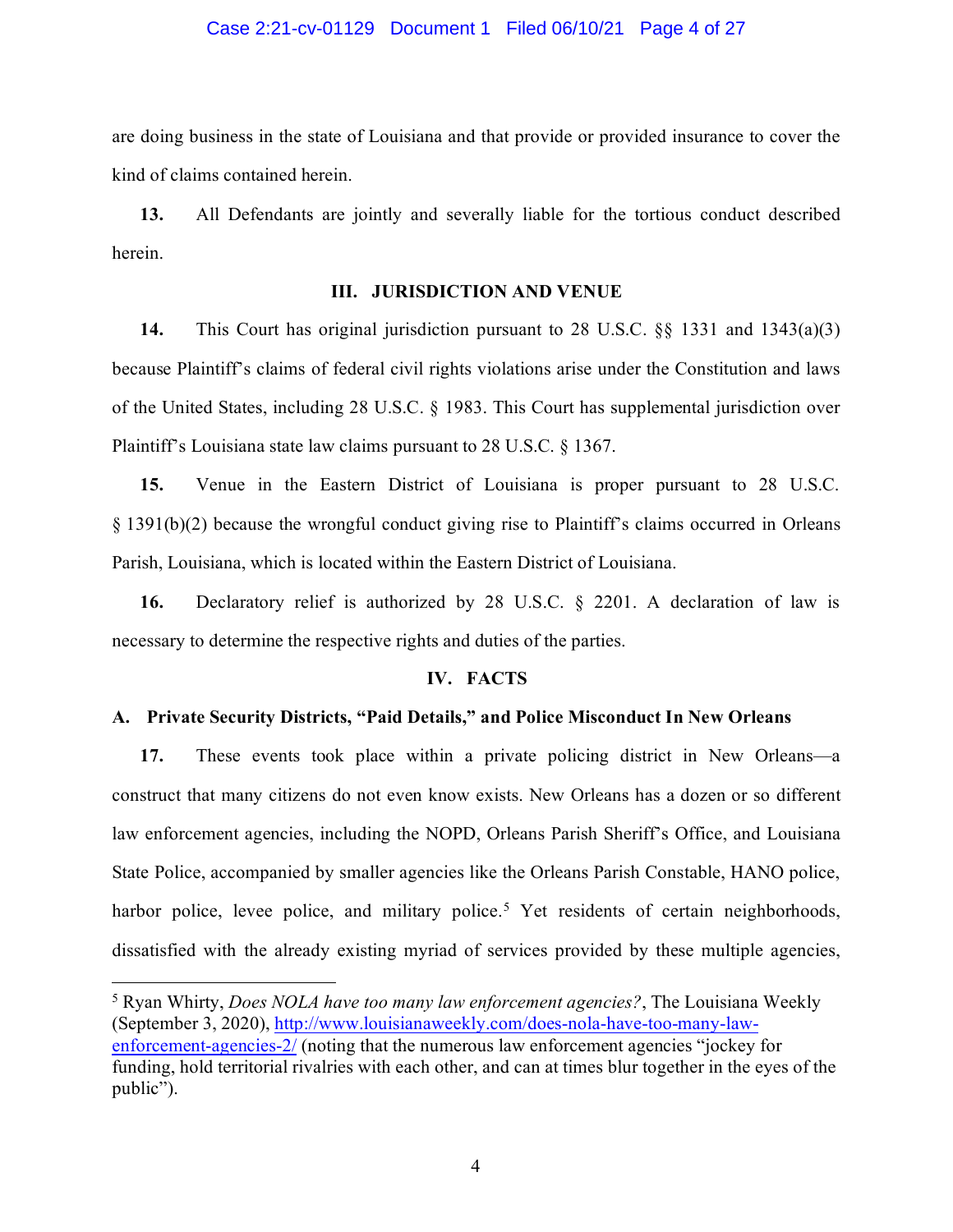#### Case 2:21-cv-01129 Document 1 Filed 06/10/21 Page 5 of 27

have decided to employ their own additional police forces. Louisiana state law allows the residents in these neighborhoods, historically whiter and wealthier than the rest of New Orleans, to self-impose a special tax to fund increased police presence in their area. [6](#page-17-0) This creates special security districts such as the Hurstville security district involved in this case.

**18.** These semi-public, semi-private districts are governed by a mix of state, city, and local authority. Each district is sanctioned by Louisiana state law and created by a vote of the Louisiana state legislature. The self-imposed taxes are collected through the governing city authority. At the local level, each security district is governed by a board of commissioners who are residents of the neighborhood and are appointed by the mayor, the city council, the relevant Louisiana House of Representatives and Senate members, and other board members.<sup>[7](#page-17-0)</sup>

**19.** These neighborhood-specific security districts often employ police officers from other law enforcement agencies in New Orleans for security patrols, also known as "paid details." With so many independent agencies, it has been reported that officers who are fired or forced to resign from one for misconduct can easily find employment at another. [8](#page-17-0) Indeed, one of the officers involved in this case was fired from the NOPD with a troubling track record, but readily found employment at the OLDP and at Hurstville. [9](#page-17-0)

**20.** The fact that each neighborhood-specific security district operates independently

<sup>6</sup> Ryan Galvin Wise, *Public Goods for a Few: The Role of Crime Prevention and Security Districts in New Orleans*, 35 (2015), *available at* [https://scholarworks.uno.edu/td/1627](https://scholarworks.uno.edu/td/1627?utm_source=scholarworks.uno.edu%2Ftd%2F1627&utm_medium=PDF&utm_campaign=PDFCoverPages) (finding that the median income of households in security districts is higher than the median income of the city at large and that residents in the security districts are whiter than residents of the city at large).

<sup>7</sup> *See* **Exhibit A** (HSD Legislation Act 151).

<sup>8</sup> Kimbriell Kelly et al., *Forced out over sex, drugs and other infractions, fired officers find work in other departments*, The Washington Post (December 28, 2017),

[http://wapo.st/2zgVW3S?tid=ss\\_mail](http://wapo.st/2zgVW3S?tid=ss_mail) (finding that 53 officers who were fired or pushed out of the New Orleans Police Department were hired by other police departments).

<sup>9</sup> *See* **Exhibit B** (Wheeler v. Dep't of Police, City of New Orleans Civil Service Commission Dkt. No. 8109 (Nov. 30, 2015), *available at* [https://www.nola.gov/getattachment/e30c3d97-](https://www.nola.gov/getattachment/e30c3d97-406d-41ff-9274-5e2f1520c785/Vara,-J-Wheeler,-K-,-8106-8109) [406d-41ff-9274-5e2f1520c785/Vara,-J-Wheeler,-K-,-8106-8109\)](https://www.nola.gov/getattachment/e30c3d97-406d-41ff-9274-5e2f1520c785/Vara,-J-Wheeler,-K-,-8106-8109); *See* **Exhibit C** (Flood Protection Authority Hiring Letter for Kevin Wheeler (Dec. 23, 2019)).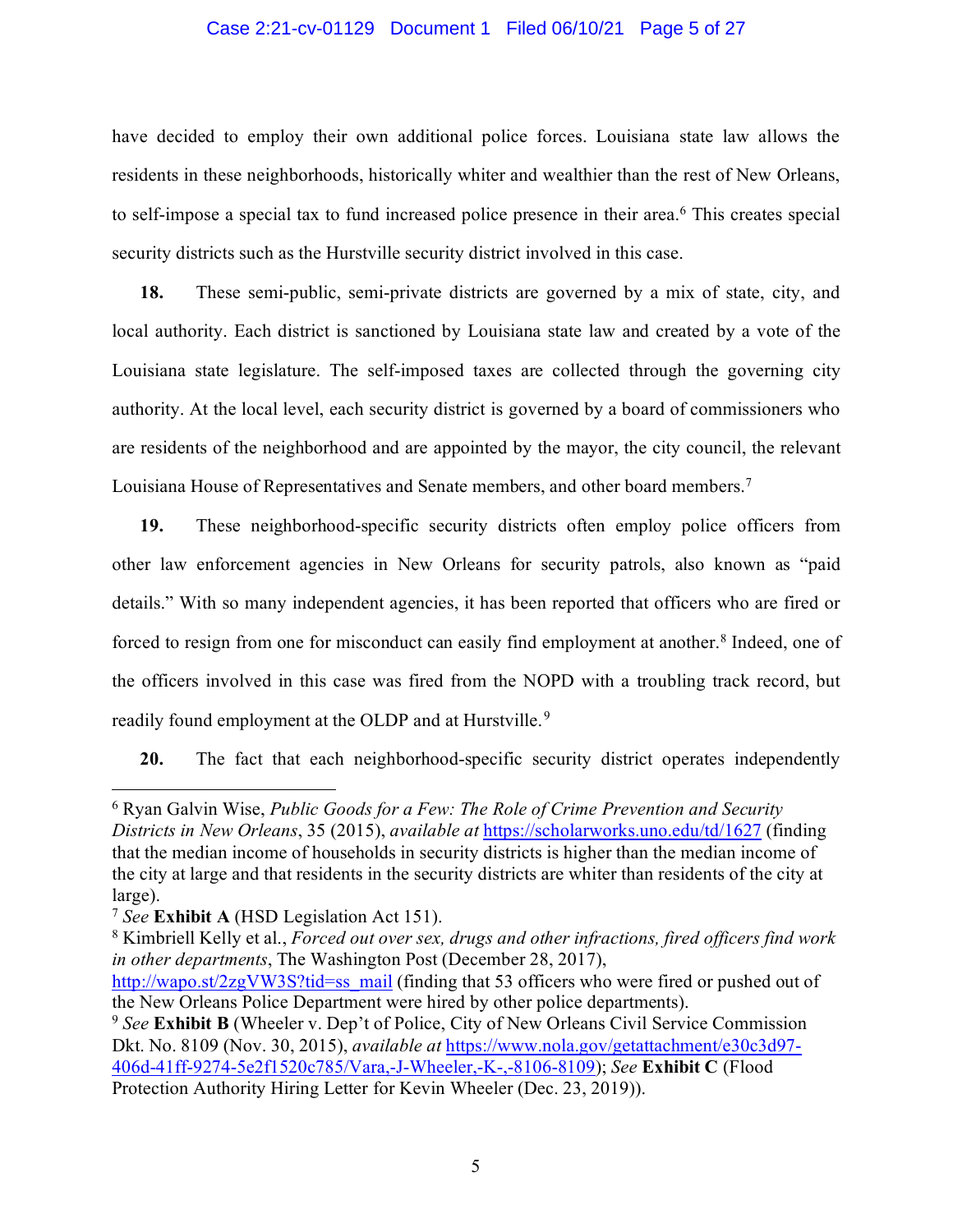# Case 2:21-cv-01129 Document 1 Filed 06/10/21 Page 6 of 27

insulates them from public accountability. Some, like Hurstville, employ off-duty police officers for "paid details," while others employ private security officers.<sup>[10](#page-17-0)</sup> Frequently, off-duty officers on "paid detail" wear publicly-funded police uniforms, drive publicly-funded police cars, and use publicly-funded police resources, as Defendant Wheeler did in this case. Hurstville in particular hires only commissioned law enforcement officers so that the officers can wield public policing powers—such as making stops like the unreasonable one to which Bilal Hankins was subjected. However, the Hurstville officers do not serve the public at large. They serve the more affluent residents of the neighborhood that hired them. Even more dangerous is that they operate with scant policy or accountability, often loosely answering only to the neighborhood board.<sup>[11](#page-17-0)</sup>

**21.** In 2011, the United States Department of Justice ("DOJ") issued a consent decree requiring the NOPD to "completely restructure" a similar "paid detail" system.<sup>[12](#page-17-0)</sup> Just like the OLDP and HANO "paid detail" systems at issue in this case, the NOPD's "paid detail" system allowed off-duty officers to work private security patrols for neighborhoods and businesses, among other duties.<sup>[13](#page-17-0)</sup> In its investigation report, the DOJ concluded that "few aspects of NOPD [were] more broadly troubling" than this "paid detail" system.<sup>[14](#page-17-0)</sup> The DOJ also observed that NOPD's system of "privatized officer overtime […] facilitate[d] abuse and corruption" and "contribute[d] to inequitable policing."[15](#page-17-0) The consent decree mandated "broad changes in

<sup>10</sup> Brendan McCarthy, *N.O. residents increasingly turning to private police patrols*, WWLTV (8:08 AM CDT October 30, 2013), [https://www.wwltv.com/article/news/investigations/no](https://www.wwltv.com/article/news/investigations/no-residents-increasingly-turning-to-private-police-patrols/289-319979422)[residents-increasingly-turning-to-private-police-patrols/289-319979422.](https://www.wwltv.com/article/news/investigations/no-residents-increasingly-turning-to-private-police-patrols/289-319979422)<br><sup>11</sup> *Id.*; Wise, *supra* note 3, at 24.

<sup>12</sup> *See* Amended and Restated Consent Decree Regarding the New Orleans Police Department at 85, USA v. City of New Orleans, No. 12-cv-1924 (E.D. La., Oct. 2, 2018), *available at*  [https://www.laed.uscourts.gov/sites/default/files/nopdconsent/12-](https://www.laed.uscourts.gov/sites/default/files/nopdconsent/12-1924%20%23565%20Amended%20and%20Restated%20CD.pdf)

[1924%20%23565%20Amended%20and%20Restated%20CD.pdf.](https://www.laed.uscourts.gov/sites/default/files/nopdconsent/12-1924%20%23565%20Amended%20and%20Restated%20CD.pdf) 13 *The Consent Decree*, Consent Decree Monitor, New Orleans, Louisiana, *available at*  <http://consentdecreemonitor.com/the-consent-decree> (last accessed Jun. 4, 2021).

<sup>&</sup>lt;sup>14</sup> United States Department of Justice, *Investigation* of the New Orleans Police Department at xv, 100 (2011), *available at* 

[https://www.justice.gov/sites/default/files/crt/legacy/2011/03/17/nopd\\_report.pdf.](https://www.justice.gov/sites/default/files/crt/legacy/2011/03/17/nopd_report.pdf) <sup>15</sup> *Id.*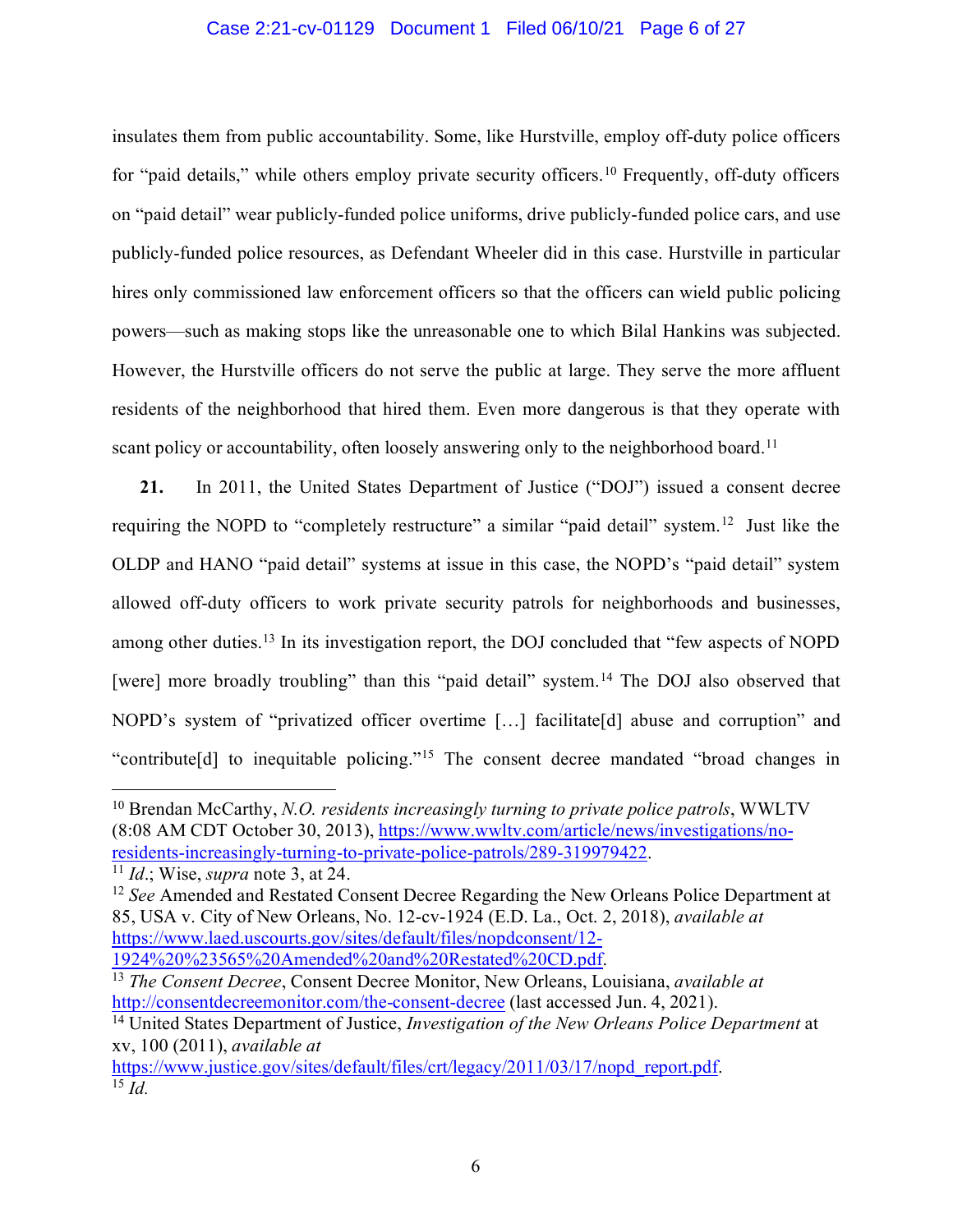#### Case 2:21-cv-01129 Document 1 Filed 06/10/21 Page 7 of 27

policies and practices" to ensure "NOPD employees' off-duty secondary employment does not compromise or interfere with the integrity and effectiveness of [the] NOPD."[16](#page-17-0) Notwithstanding the DOJ's clear and unequivocal censure of the NOPD's "paid detail" system, other law enforcement agencies not subject to the consent decree—including HANO and the OLDP continue to endorse "paid detail" work and take part in the "paid detail" system.

**22.** It is against the backdrop of the broad, unregulated powers yielded by these scattered and de-centralized policing constructs that the following events took place.

#### **B. The Unlawful Stop**

**23.** On Saturday, June 13, 2020, at around 11:30 PM, Bilal Hankins went out looking for a lost dog.

**24.** Bilal's family has lived in the same neighborhood in Uptown New Orleans for more than 60 years. At the time the events giving rise to this Complaint took place, Bilal was 18 years old. He had just recently graduated from high school. Bilal was still living in his family home on Camp Street, helping his mother Lona Hankins ("Lona") care for his grandmother.

**25.** At the front of the family home is a small apartment, which Lona was renting out to a tenant, Diondra Robbins ("Diondra"). Diondra was taking care of her 12-year-old nephew, L.M. ("LM"), for the summer. Diondra owned a white chihuahua with brown spots named Duchess.

**26.** On the evening of June 13, Bilal invited his friend Tahj Pierre ("Tahj") over for dinner. Tahj was a few years ahead of Bilal in school and was visiting from college. Bilal, Tahj, Diondra, and LM were socializing after dinner when they realized Duchess had escaped. Duchess had an underlying condition for which she needed medication, so it was important to find her quickly.

**27.** Tahj, Bilal, and LM hopped into Tahj's black BMW to drive through the

<sup>16</sup> *See* Amended and Restated Consent Decree Regarding the New Orleans Police Department, *supra* n.12 at 85.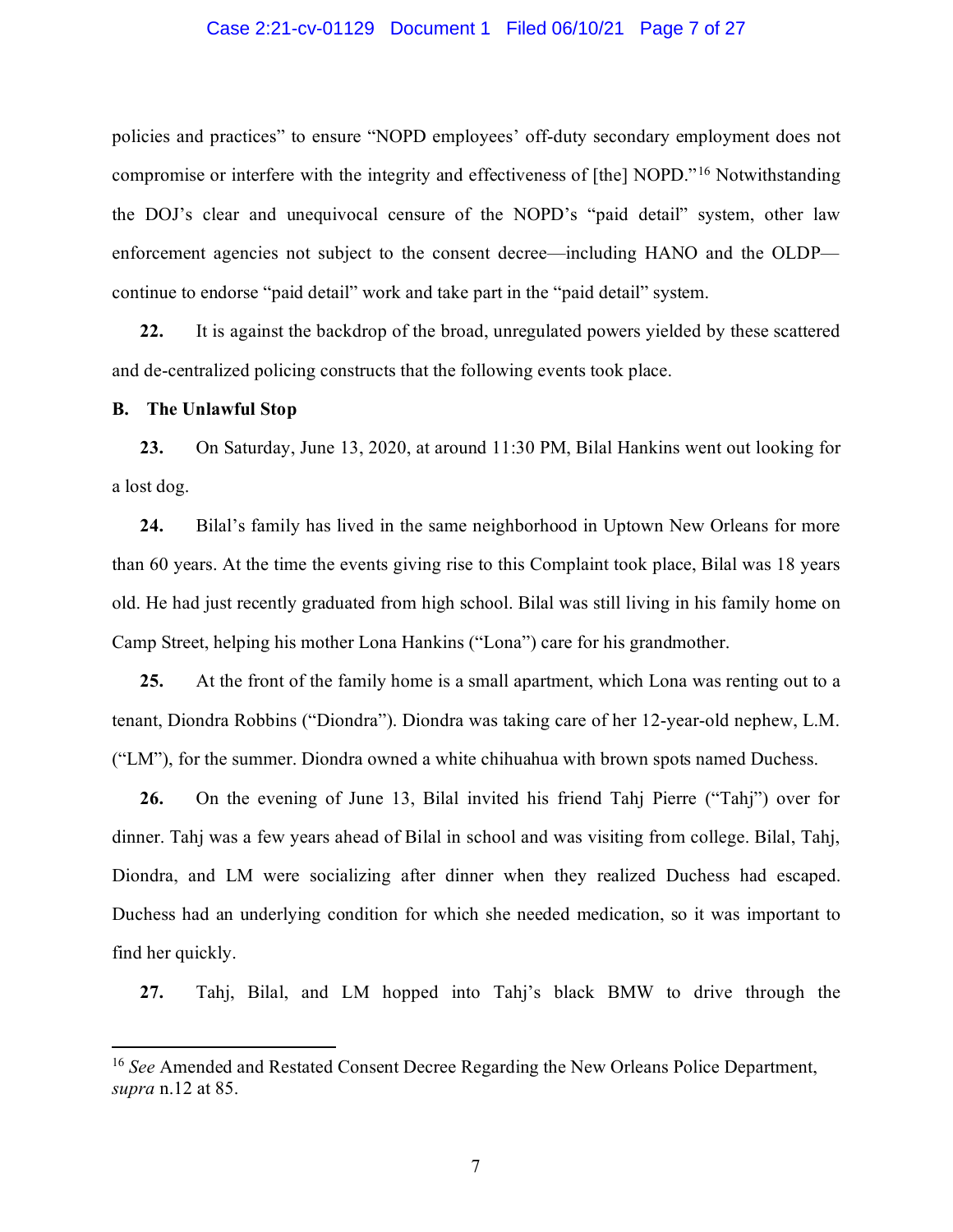#### Case 2:21-cv-01129 Document 1 Filed 06/10/21 Page 8 of 27

neighborhood and search. The BMW was a high school graduation present to Tahj from his mother. Tahj was in the driver's seat; Bilal was in the back left side passenger seat (behind the driver's seat); and LM was in the front right side passenger seat. They drove slowly down Camp Street heading west, calling and whistling for Duchess.

**28.** After driving a few blocks, the group observed a white police officer wearing an OLDP uniform, parked in an OLDP police car at the intersection of Camp Street and Valmont Street.

**29.** The three youths—a college student, a high schooler, and a twelve-year-old child were hesitant to approach the police officer. They were aware of recent racial violence across the nation, and stories of police mistreating Black men and boys especially. But they were hopeful the officer could help them search. They decided to ask the officer for assistance.

**30.** Unfortunately, the events that followed would confirm Bilal and his friends' worst fears. As Bilal would later learn, that officer in the OLDP car was Defendant Wheeler, a former NOPD officer who had been fired twice, including once for dishonesty after tasing an unarmed suspect and lying about it. Defendant Wheeler's "day job" was working with the OLDP. But that evening, he was off-duty, working a private paid security detail for the neighborhood adjoining Bilal's own—the Hurstville security district.

**31.** As Tahj drove up alongside Defendant Wheeler's car, Bilal waved to Defendant Wheeler and asked if he had seen a dog. When Defendant Wheeler replied in the negative, Bilal explained they were searching for a white chihuahua with brown spots. He gave Defendant Wheeler the address of his family home and asked if Defendant Wheeler could help search.

**32.** In their complaints and interviews regarding that evening, Bilal, Tahj, and LM all consistently describe voluntarily and proactively approaching Defendant Wheeler and asking for help finding the lost dog. Importantly, Defendant Wheeler and Pierre's *own* reports of the incident on June 13 *confirm* that Bilal and his friends approached Defendant Wheeler first and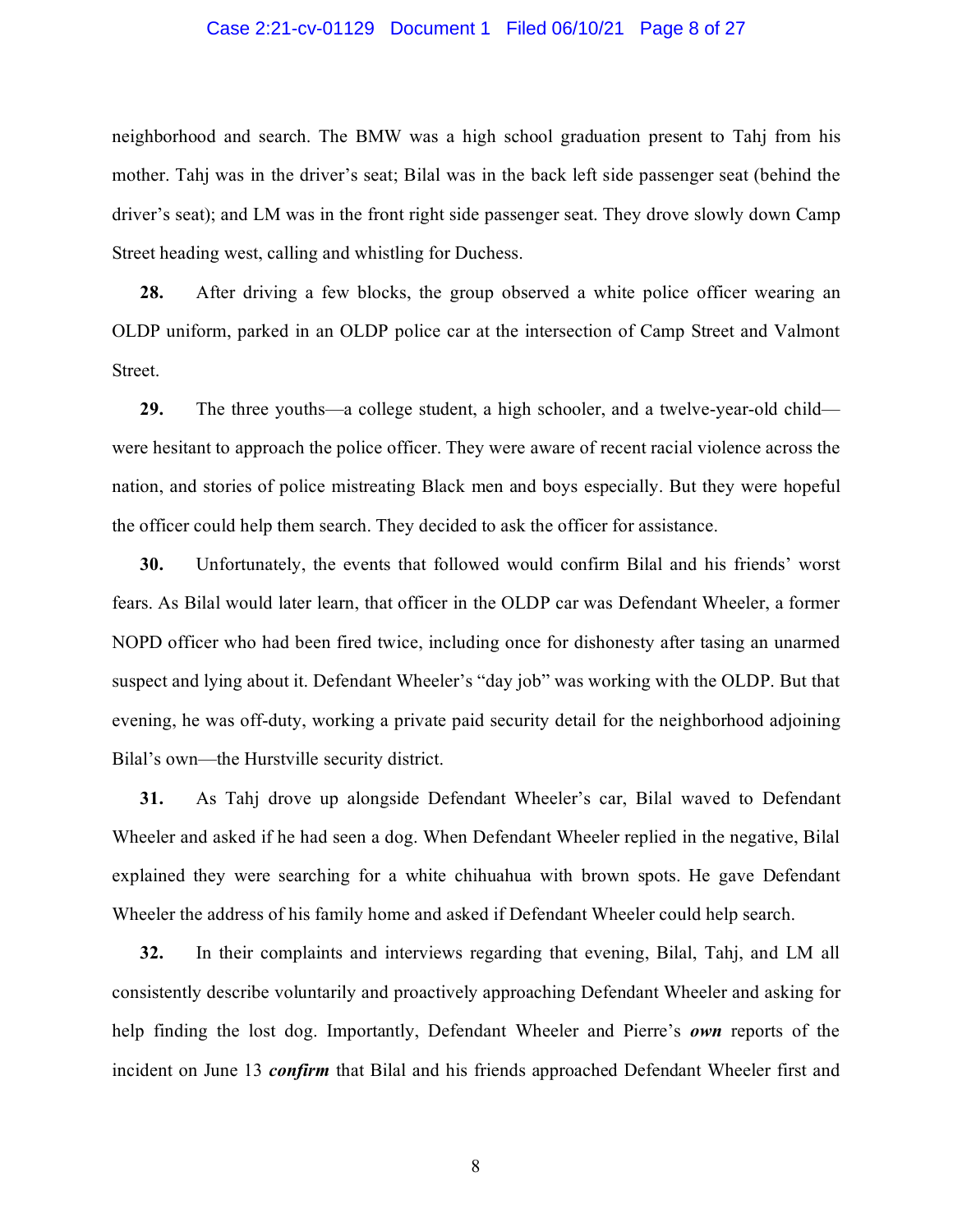#### Case 2:21-cv-01129 Document 1 Filed 06/10/21 Page 9 of 27

asked for help finding their lost dog. Specifically, Defendant Wheeler reported that Bilal and his friends approached the OLDP vehicle and asked him for help finding a lost dog. Defendant Pierre's report describes how Defendant Wheeler radioed Defendant Pierre, reported encountering Bilal and his friends, and again noted the request to help find the lost dog.

**33.** After asking Defendant Wheeler for help, Bilal and his friends continued their search. After driving for a few blocks, they noticed Defendant Wheeler and another unmarked vehicle following behind them. That unmarked vehicle belonged to the second officer, Defendant Pierre. Defendant Pierre was in plain clothes, driving his personal vehicle.

**34.** Defendant Pierre's primary employer is the HANO police department. But at the time, Defendant Pierre, like Defendant Wheeler, was off-duty, and working as private patrol for the Hurstville neighborhood.

**35.** Defendant Wheeler had called Defendant Pierre in for backup. Defendant Wheeler informed Defendant Pierre of his encounter with Bilal and Bilal's request to help find a lost dog, but expressed suspicion based on his observation of three back males in a nice car in a nice neighborhood—classic racial profiling.[17](#page-17-0) Defendant Wheeler claimed to be suspicious because Bilal and his friends were driving slowly, and it was common for "certain people" to drive slowly down the street in search of potential targets for burglary or carjacking, leaning out the windows and pulling on car door handles to see if they were unlocked.<sup>[18](#page-17-0)</sup>

**36.** On information and belief, by "certain people," Defendant Wheeler means Black people.

**37.** On information and belief, Defendant Wheeler did not believe it was a common tactic for would-be car burglars or carjackers to approach police and draw attention to their presence prior to committing a crime.

<sup>17</sup> *See* **Exhibit D** (*Statement Concerning a complaint made against Officer Pierre while working the Hurstville Detail*, HANO (June 25, 2020)).

<sup>18</sup> *See* **Exhibit E** at 5 (Transcript of Phone Interview of Kevin Wheeler (July 10, 2020)).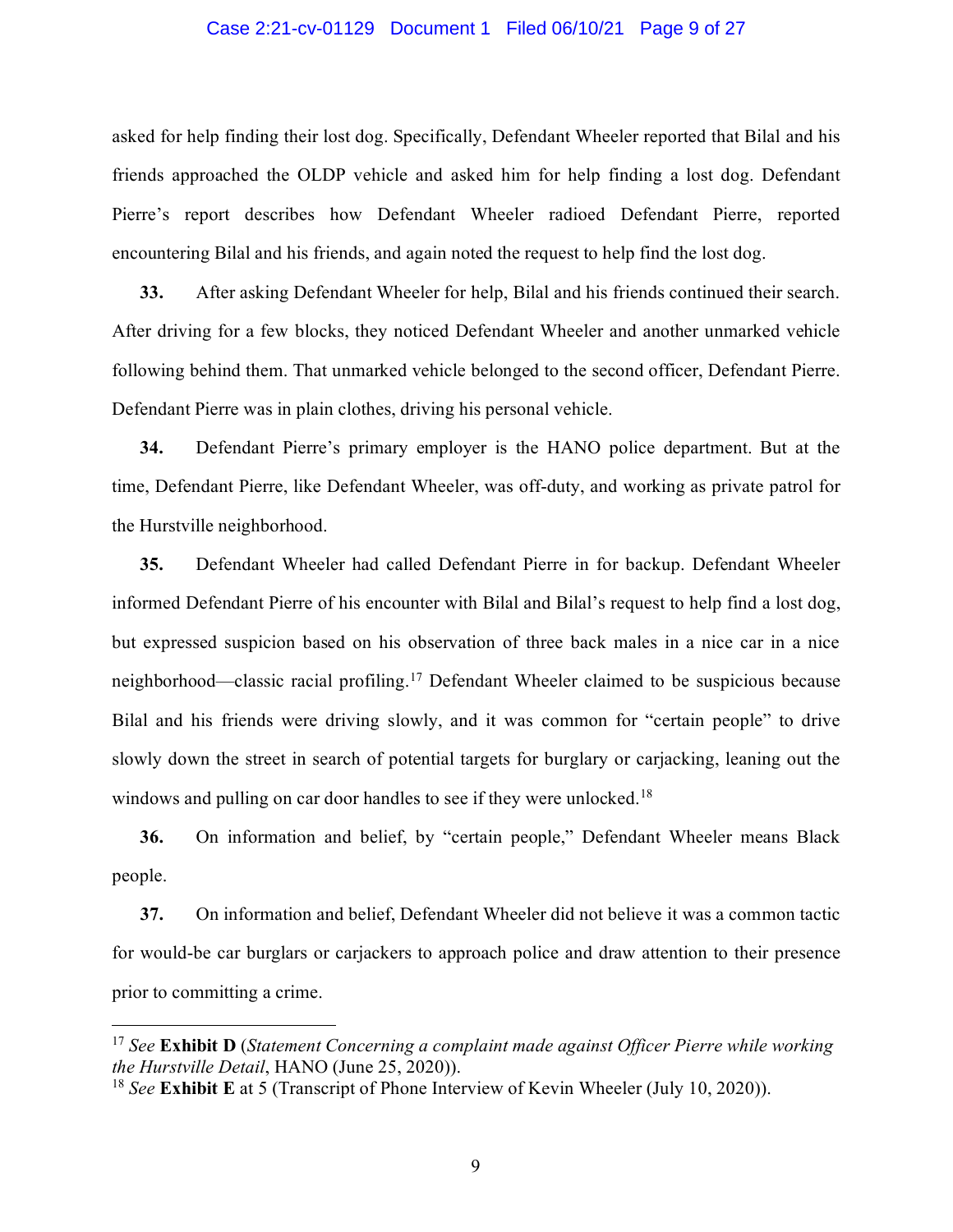#### Case 2:21-cv-01129 Document 1 Filed 06/10/21 Page 10 of 27

**38.** On information and belief, Defendant Wheeler ran a license plate check on Tahj's BMW, which did not report Tahj's BMW as stolen.

**39.** On information and belief, Defendants Wheeler and Pierre followed Bilal and his friends for approximately another few blocks. At the time they began following Bilal and his friends, both officers were aware that there was a reasonable explanation for the behavior of Bilal and his friends—leaning out of windows, driving slowly—namely that they were looking for a lost dog.

**40.** On information and belief, in the entire time they followed and observed the BMW, neither Defendant reported any behavior by Bilal or his friends that was inconsistent with their given explanation that they were looking for a lost dog. Neither Defendant reported seeing Bilal, Tahj, or LM reaching towards car door handles, pulling on car door handles, or otherwise touching or attempting to engage with cars parked on the street as they were driving by. Neither Defendant ever reported that Bilal or his friends appeared nervous, unfriendly, or threatening, or that they attempted to evade the police.

**41.** In spite of having full knowledge of Bilal's request for help, Defendants Wheeler and Pierre decided together to conduct an illegal traffic stop, pulling Bilal and his friends over without valid reasonable suspicion.

**42.** Bilal and his friends were confused why Defendants Wheeler and Pierre were following them, because they thought it would make sense to split up and cover more ground in their search. But they trusted Defendant Wheeler knew what he was doing.

**43.** After a few more blocks of slow driving, Bilal and his friends observed Defendants Wheeler and Pierre turn on their flashing lights. Bilal and his friends kept driving at the same slow pace. At first, they didn't believe the flashing lights were for them—they had just asked for help. Bilal and his friends thought the police must have been called to some other emergency, and they were flashing their lights to signal that they needed to pass. So they turned down a side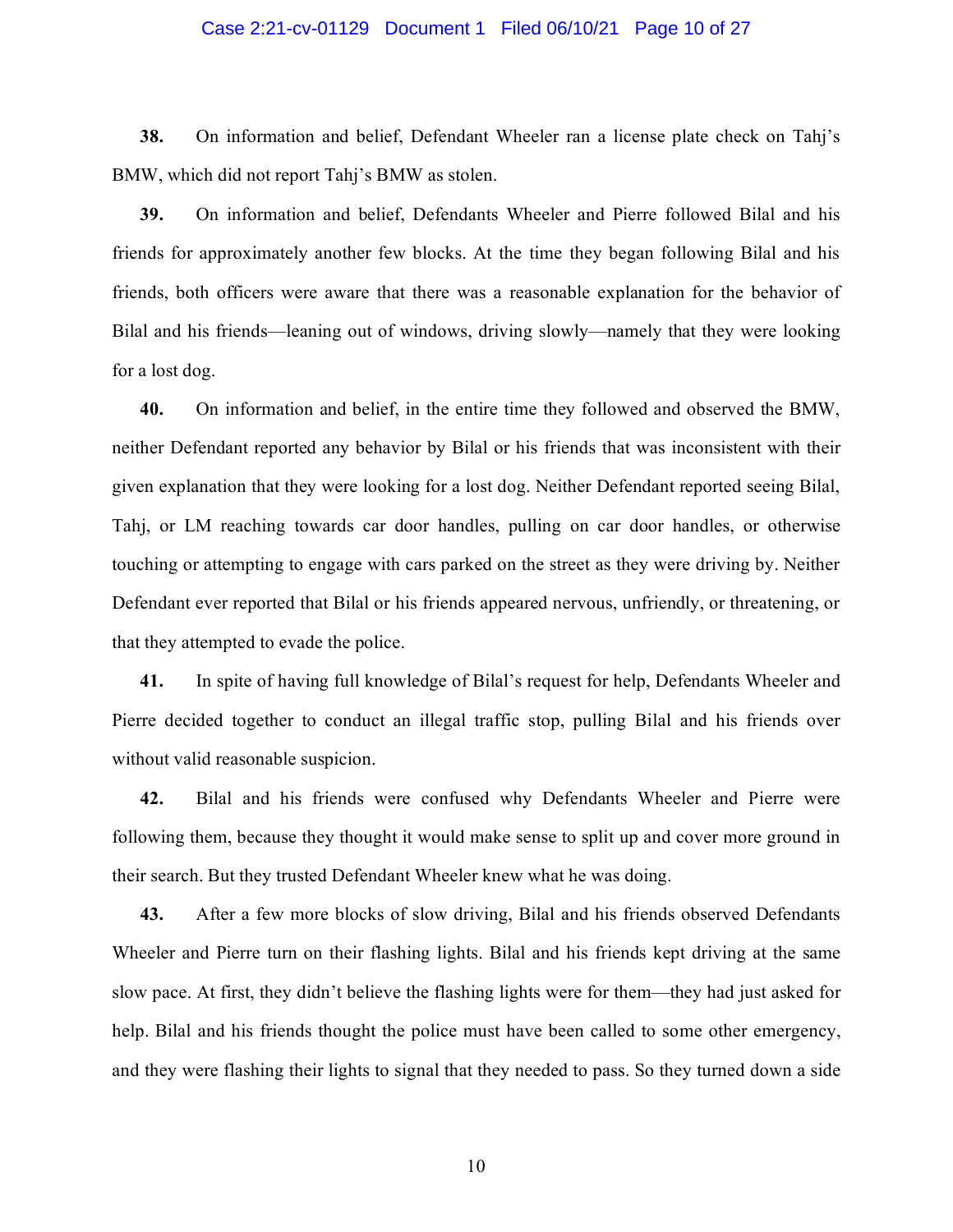#### Case 2:21-cv-01129 Document 1 Filed 06/10/21 Page 11 of 27

street to allow Defendants Wheeler and Pierre to continue along the narrow main road.

**44.** Bilal and his friends were surprised when both officers turned down the same side street, and even more surprised when Defendant Wheeler began shouting over the intercom for the driver to get out of the car and put his hands up. Bilal and his friends were confused, thinking perhaps the officers were trying to signal they had found the dog. Confusion and disbelief turned into realization that they were being pulled over, despite having done nothing wrong.

**45.** Once that realization hit, the driver Tahj quickly complied, pulling over near the neighborhood elementary school and exiting the car with his hands up. Bilal put his hands out the car window to show he was unarmed, and LM put his head out the window to see what was happening. Even though Bilal, Tahj, and LM's actions were entirely peaceful and compliant, and even though both officers recognized that they were youths (Defendant Wheeler later referred to all three as "kids")<sup>19</sup>, both officers were brandishing their guns at the stopped BMW.

**46.** This stop and display of deadly force were objectively unreasonable. At the time the stop was conducted and the threat of force was used, Defendants Wheeler and Pierre knew—and a reasonable officer would have known—that these actions were objectively unreasonable.

**47.** The OLDP manual, for example, states that "[c]itizens are free to walk and drive our streets, highways, and other public places without police interference so long as they obey the law," and that "racial and ethnic profiling are totally unacceptable patrol tactics."<sup>[20](#page-17-0)</sup>

**48.** The OLDP manual further instructs that "[t]he use of a firearm is in all probability the most serious act in which a law enforcement officer will engage," and that "the use of deadly force is not justified merely to protect property interests."[21](#page-17-0) OLDP guidelines caution against "[u]nnecessarily or prematurely drawing or exhibiting a firearm," noting that it "creates

<sup>19</sup> **Exhibit E** at 6–7 (Transcript of Phone Interview of Kevin Wheeler (July 10, 2020)).

<sup>20</sup> *See* **Exhibit F** (Orleans Levee District Police Operations Manual, TRAFFIC, PEDESTRIAN STOPS AND FIELD INTERVIEWS, Section 6.1 (Dated Aug. 1, 2001, revised Sept. 29, 2010)). <sup>21</sup> *See* **Exhibit G** (Orleans Levee District Police Operations Manual, USE OF FORCE, Section 9.0 (Dated Sep. 26, 1997, revised Oct. 13, 2009)).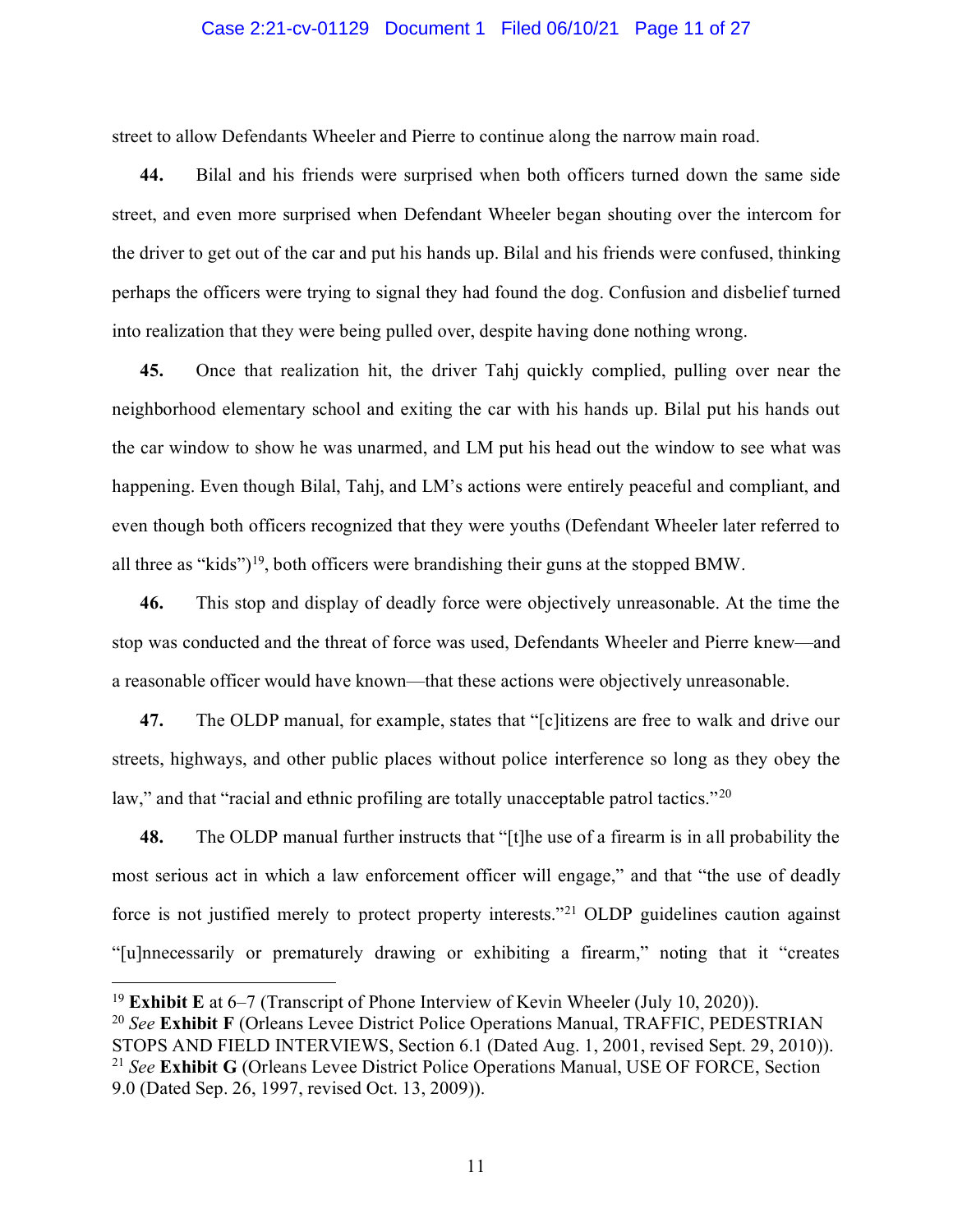#### Case 2:21-cv-01129 Document 1 Filed 06/10/21 Page 12 of 27

unnecessary anxiety on the part of citizens, and may result in an unwarranted or accidental discharge of the firearm," and instructing officers to "not draw or exhibit a firearm unless the circumstances surrounding the incident create a reasonable belief that it may be necessary to use the firearm."[22](#page-17-0) The manual explains that "reasonable" force must be "necessary" (meaning that "if another alternative, such as verbal persuasion, would reasonably be expected to be effective under the particular circumstances, and this alternative was not attempted, the use of force is not legal") and reasonable in "degree" (meaning that "[t]he officer may only use enough force to overcome the amount of resistance or aggression met," and "[w]hen such resistance or aggression is reduced, the officer must correspondingly and immediately reduce the degree of force he is supplying, or the use of force is not legal").[23](#page-17-0)

**49.** Terrified, but attempting to remain calm, Bilal asked the reason for the stop. Defendant Wheeler declared accusingly that he had run a license plate check, and that the car came back registered to a woman in New Orleans East (a historically black neighborhood in a different part of the city), so there was no way Bilal and his friends were really looking for a dog. He demanded to know what they were doing.

**50.** Bilal explained that he was a resident of the neighborhood, Tahj was visiting, and the car was registered to Tahj's mother, who lived in New Orleans East. Bilal suggested Defendant Wheeler check the address on Tahj's driver's license, which would match the address on the car registration. Defendant Wheeler took Tahj's license and went back to his vehicle, while Defendant Pierre kept his weapon up, providing cover.

**51.** When Defendant Wheeler returned from his vehicle, his whole demeanor had changed. He brought a notepad, and he asked for Bilal to repeat the details about the lost dog and provide his address. He said, "I thought you guys were yanking my chain," and tried to joke with

<sup>22</sup> *Id.*

 $^{23}$  *Id.*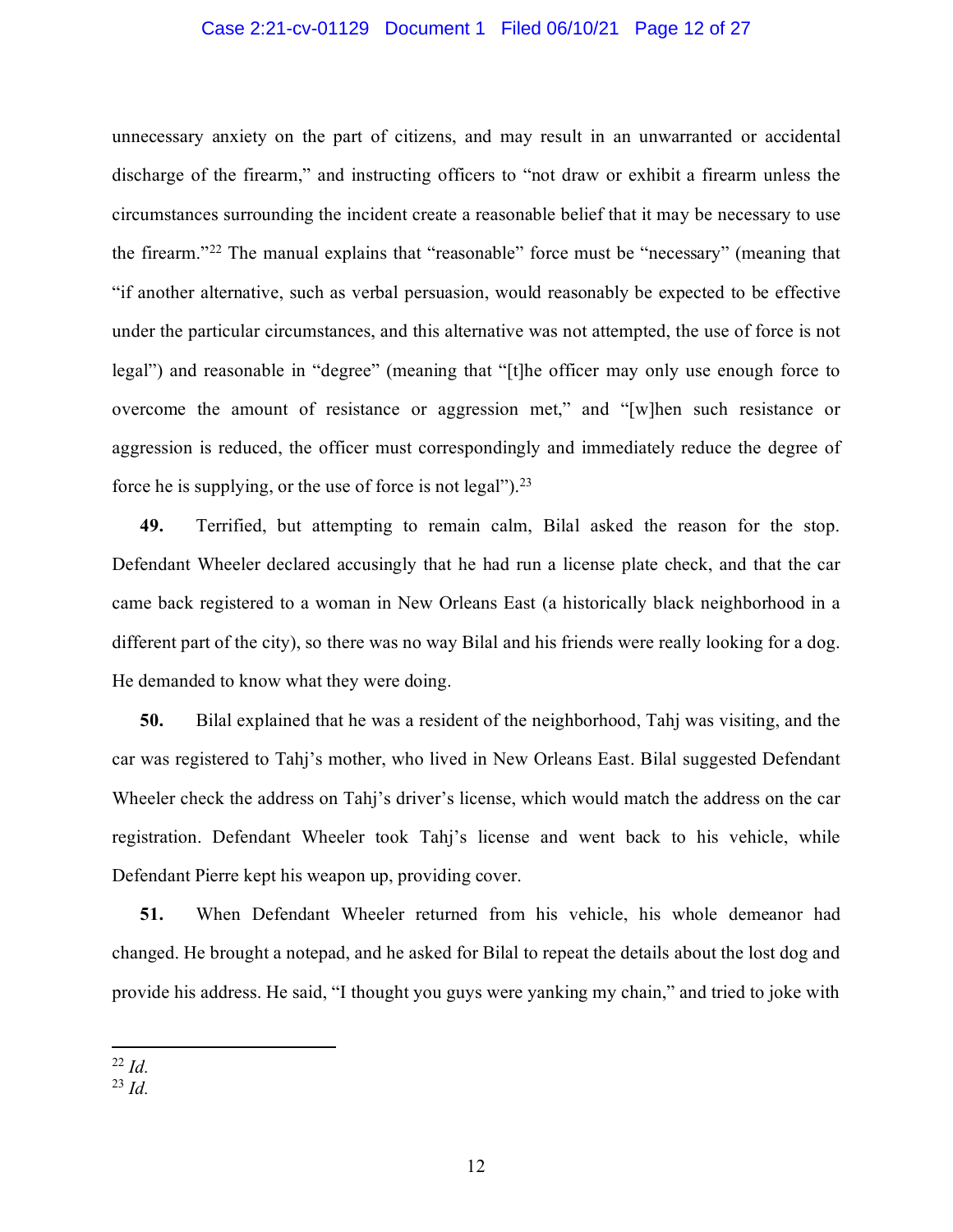#### Case 2:21-cv-01129 Document 1 Filed 06/10/21 Page 13 of 27

them, saying, "you know, three young men, in a nice car, in this neighborhood." Realizing they had acted illegally, Defendants Wheeler and Pierre finally allowed Bilal and his friends to leave.

#### **C. The Attempted Coverup**

**52.** Following the stop, Defendants Wheeler and Pierre coordinated efforts to hide their misdeeds and stage excuses for their unlawful behavior. Specifically, Defendant Wheeler submitted false narratives in his official records, making material misstatements of fact. Defendant Pierre's report omitted material facts to create the misleading impression that Defendant Wheeler's version of the facts is correct, and also made material misstatements of fact in interviews. Defendants thereby intentionally corrupted the official written record—for Defendant Wheeler, at least, not for the first time.

**53.** The fabrications that Defendant Wheeler placed in his reports and stated in interviews include, but are not limited to, the following. These statements are false, and Defendant Wheeler knew they were false at the time he made these statements:

- a. Officers Defendant and Pierre decided jointly to conduct the stop based on their shared suspicion that Bilal and his friends were engaged or about to engage in car burglary or carjacking. In fact, Bilal approached Defendant Wheeler, drawing attention to their presence, and asked for help finding a lost dog. Defendant Pierre was made aware of this encounter by Defendant Wheeler. These facts are incompatible with any claimed suspicion of criminal activity.
- b. Bilal did not leave or try to leave any contact information with Defendant Wheeler when he asked for help finding Duchess.<sup>24</sup> In fact, Bilal provided the address of his family home to Defendant Wheeler, as confirmed by Bilal's initial

<sup>24</sup> *See* **Exhibit H** at 1 (Orleans Levee District Police Department White Paper Report Regarding June 13, 2020); **Exhibit E** at 5, 19–20 (Transcript of Phone Interview of Kevin Wheeler (July 10, 2020)).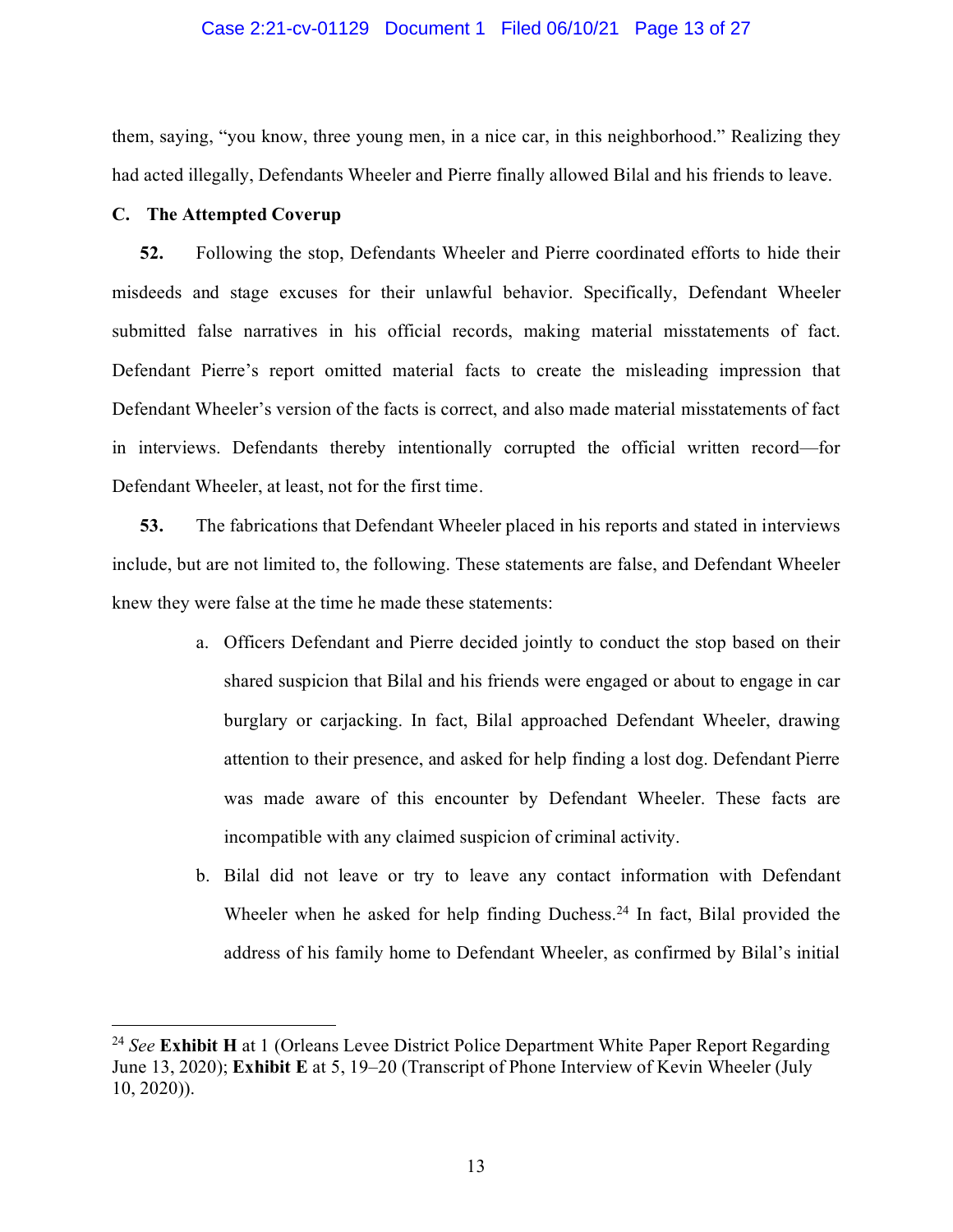complaint to and subsequent interview with the OLDP.<sup>[25](#page-17-0)</sup>

- c. Bilal and his friends conducted traffic violations, including failing to wear seatbelts and driving the wrong way on a one way street.<sup>[26](#page-17-0)</sup> In fact, neither Defendant Wheeler nor Pierre reported any traffic violation at the time the incident occurred. No ticket or citation was ever issued for any traffic violation. Defendant Wheeler only reported these alleged traffic violations as a post-hoc justification after Bilal filed a complaint and the OLDP began its investigation.
- d. Defendant Wheeler did not use his intercom or PA system to command the BMW to stop, only a "firm, but polite tone of voice.["27](#page-17-0) In fact, the statements of Bilal, Tahj, and LM all consistently recount Defendant Wheeler commanding the vehicle to stop over his intercom,<sup>[28](#page-17-0)</sup> which is further confirmed by the report of Defendant Pierre. [29](#page-17-0)
- e. Neither officer drew his weapon at any point, and no force or threat of force was used during the stop.<sup>[30](#page-17-0)</sup> In fact, the statements of Bilal, Tahj, and LM consistently recount Defendants Wheeler and Pierre brandishing their weapons and using the threat of deadly force to conduct thee unlawful traffic stop.<sup>[31](#page-17-0)</sup>

<sup>25</sup> *See* **Exhibit I** (East Jefferson/Orleans Levee District Citizen Complaint Form of Bilal Jules Hankins); **Exhibit J** at 5 (Transcript of Phone Interview of Bilal Hankins (July 10, 2020)). 26 *See* **Exhibit H** at 2.

<sup>27</sup> *See id.* 

<sup>28</sup> *See, e.g.*, **Exhibit I**; **Exhibit K** at 3 (June 23, 2020 Email from Tam Pierre Re: New Orleans Incident).

<sup>29</sup> *See* **Exhibit D** (*Statement Concerning a complaint made against Officer Pierre while working the Hurstville Detail*, HANO (June 25, 2020)).

<sup>&</sup>lt;sup>30</sup> See **Exhibit H** at 2 (Orleans Levee District Police Department White Paper Report Regarding June 13, 2020); **Exhibit E** at 12, 24 (Transcript of Phone Interview of Kevin Wheeler (July 10, 2020)).

<sup>31</sup> *See, e.g.*, **Exhibit I** (East Jefferson/Orleans Levee District Citizen Complaint Form of Bilal Jules Hankins); **Exhibit K** at 3 (June 23, 2020 Email from Tam Pierre Re: New Orleans Incident); **Exhibit L** (June 21, 2020 Email from Lona Hankins RE: Guns Drawn on Youth by Security Detail).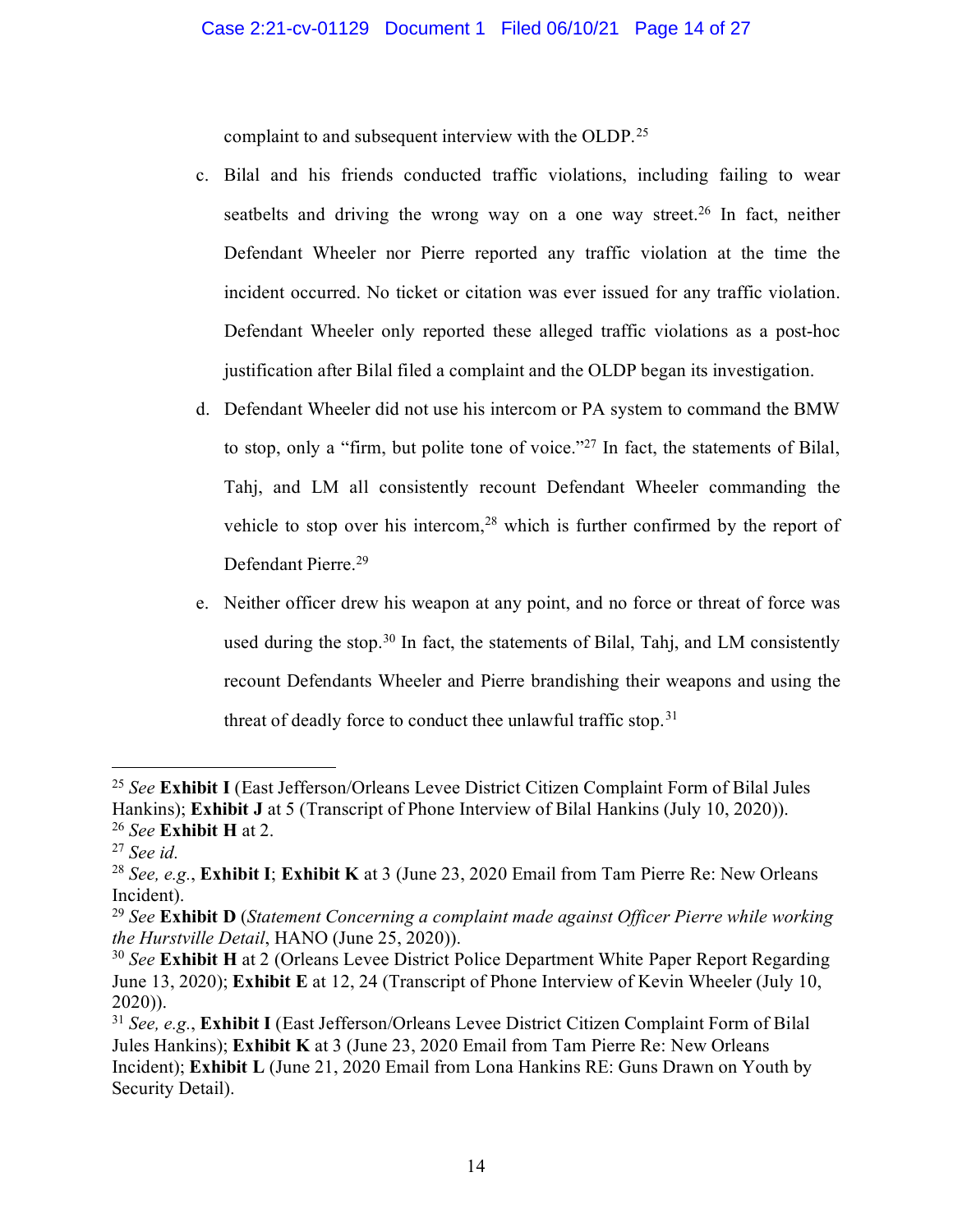#### Case 2:21-cv-01129 Document 1 Filed 06/10/21 Page 15 of 27

**54.** Defendant Pierre omitted multiple material facts from his report, including key details that would contradict Defendant Wheeler's version of events. For example, Defendant Pierre's report did not mention:

- a. Details of the discussion in which Defendants Pierre and Wheeler agreed to conduct the unlawful traffic stop;
- b. The length of time the officers followed Bilal and his friends before conducting the unlawful traffic stop;
- c. Whether he observed any traffic violations prior to conducting the traffic stop;
- d. The exact location and positioning of the traffic stop;
- e. Whether he put on body armor;
- f. Whether he or Defendant Wheeler at any point drew their weapons; or
- g. Details of Defendant Wheeler's discussions with Bilal and Tahj during the unlawful traffic stop.

**55.** In a subsequent interview, Defendant Pierre was asked "did you or any other officer remove their firearm and point it at [Bilal or his companions]"? Defendant Pierre responded, "No."[32](#page-17-0) This statement was false, and Defendant Pierre knew it was false at the time he made this statement.

**56.** These intentional, material omissions and misstatements were designed to create the misleading impression that Defendant Wheeler's version of the facts is correct.

#### **D. Harm To Bilal**

**57.** Bilal was deeply traumatized by the events of that night. At first, he did not want to tell his parents what happened. Eventually, Bilal got up the courage to tell his mother Lona about what happened. Lona was upset and worried, but concern was quickly replaced with questions—

<sup>32</sup> *See* **Exhibit M** (July 25, 2020 HANO Memorandum Re: Misconduct Complaint – Ramon Pierre).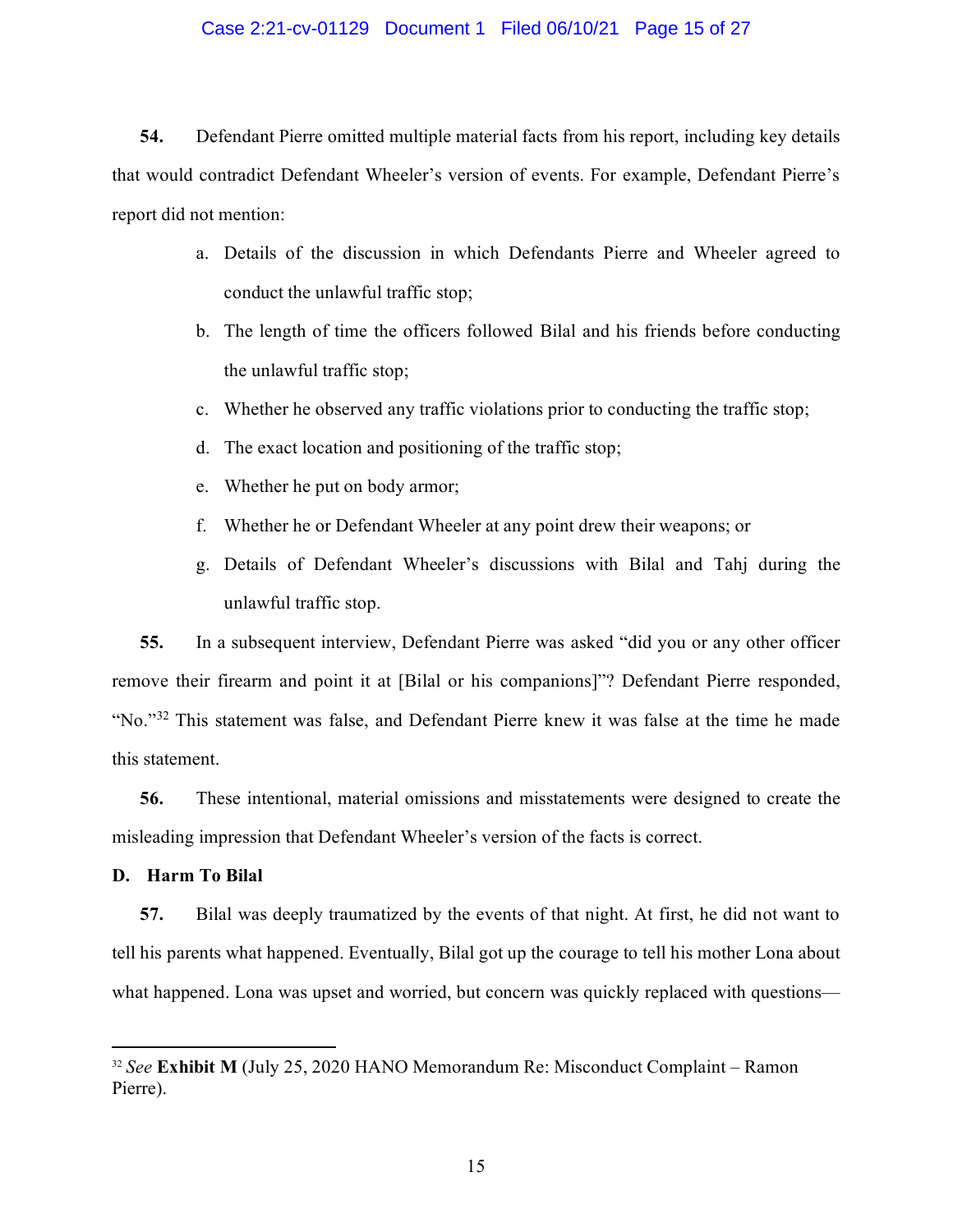#### Case 2:21-cv-01129 Document 1 Filed 06/10/21 Page 16 of 27

who were these officers? What was an OLDP officer (whose responsibility is to patrol the lake front) doing uptown? What authority did they have to conduct a traffic stop? Defendant Wheeler appeared to be associated with the OLDP, but Bilal and Lona had no way of identifying the second plainclothes officer in the unmarked car, and the OLDP didn't know his identity. The investigation that followed revealed even more troubling findings.

**58.** It took Lona multiple phone calls to various contacts and agencies before she could determine that Defendants Wheeler and Pierre were, in fact, working for Hurstville the night of June 13, 2020. But Hurstville did not publish its rules or polices, and there was no way to file a complaint through the Hurstville website. When Lona was finally able to find the contact information for Defendant Carl Perilloux, the Hurstville patrol supervisor, he claimed to have no written or verbal report of the incident.<sup>[33](#page-17-0)</sup> Subsequent inquiries revealed that Hurstville has no written documents or policies regarding qualifications for hiring, firing, conducting background checks on, training, or supervising its patrol officers, or regarding tracking uses of force during investigatory stops.<sup>[34](#page-17-0)</sup> When asked to provide all policies relating to officer conduct, traffic stops, racial profiling, and use of force, Hurstville produced a single page of instructions given to patrol officers, which states simply that officers should "conduct themselves in accordance with all their Agencies Rules and Regulations at all times." [35](#page-17-0) In an email, a Hurstville representative admitted that, even though they employ a police force, they "don't have the knowledge or resources … for that part of what we do."[36](#page-17-0)

**59.** Hurstville's lack of appropriate oversight became even more apparent when Lona began researching the backgrounds of Defendant Wheeler and Pierre. Multiple news reports

<sup>33</sup> *See* **Exhibit L** (June 21, 2020 Email from Lona Hankins RE: Guns Drawn on Youth by Security Detail).

<sup>34</sup> *See* **Exhibit N** at 2–3 (April 23, 2021 Hurstville Response to Public Records Request).

<sup>35</sup> *See* **Exhibit O** (Hurstville Neighborhood Security Patrol Instructions).

<sup>36</sup> *See* **Exhibit P** at 2 (December 5, 2020 Email from Marshall Page re: Hurstville Security District).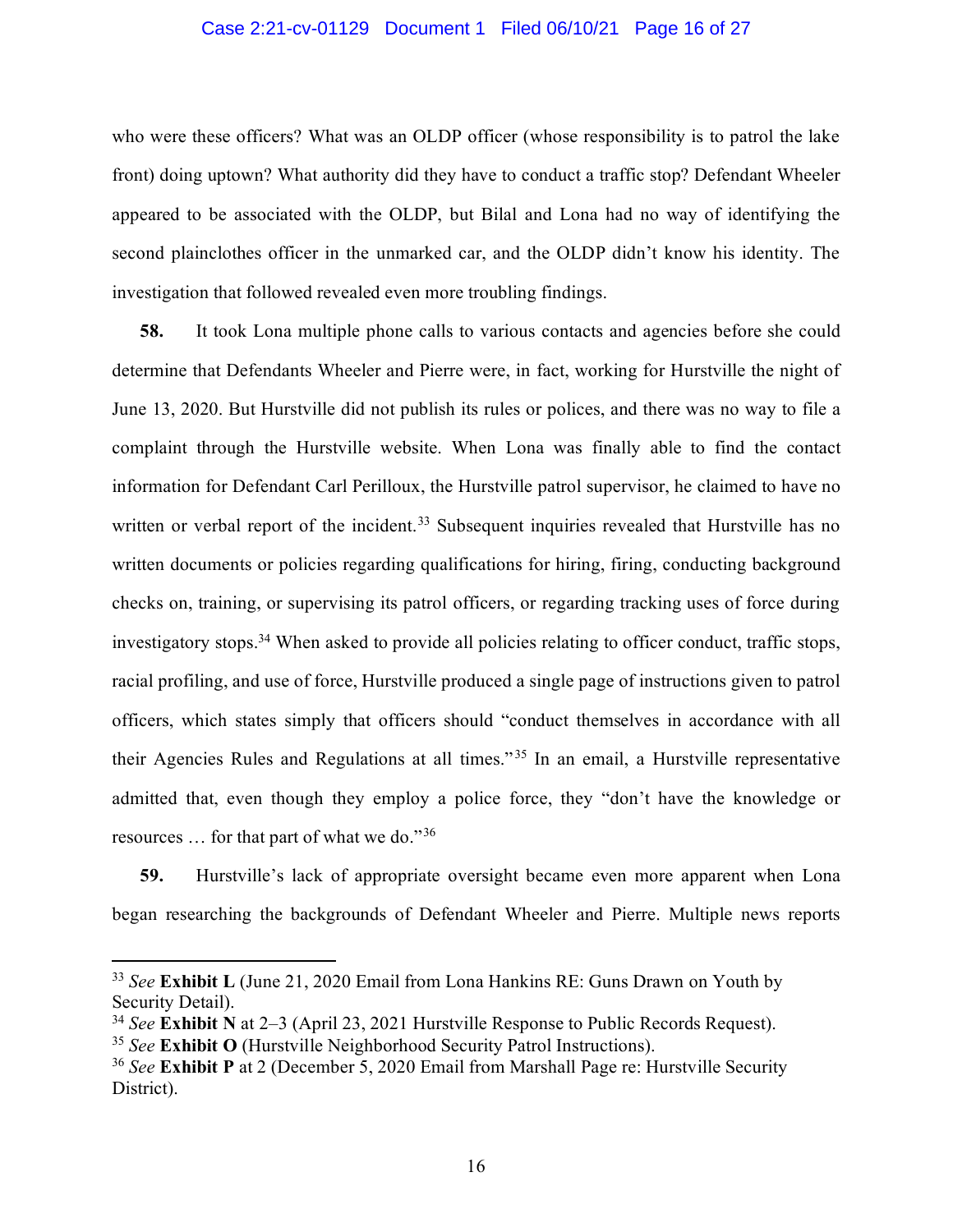#### Case 2:21-cv-01129 Document 1 Filed 06/10/21 Page 17 of 27

confirmed that Defendant Wheeler had been fired in 2012 from his job at the NOPD for tasing an unarmed suspect and lying about it, colluding with his partner to falsely report that the man was armed and dangerous.<sup>[37](#page-17-0)</sup> Prior to his firing, Defendant Wheeler had other "moral conduct" complaints filed against him in 2009 and 2010 for "unauthorized force," "false or inaccurate reports," and "adherence to law" violations, but these were not sustained.<sup>[38](#page-17-0)</sup> In 2012, however, Defendant Wheeler was caught after a video recording from his Taser "clearly contradict[ed]" his reports and the statements he made to investigators, and his dismissal for dishonesty was upheld by the State of Louisiana Fourth Circuit Court of Appeal.<sup>[39](#page-17-0)</sup> These facts are concerningly similar to the facts of Bilal's case.

**60.** Nor did Defendant Perilloux or Hurstville conduct their own investigation into their officers' misconduct. Hurstville relied on the investigative capacity of OLDP and HANO, which found no wrongdoing after a perfunctory inquiry. Defendant Perilloux noted that the agencies conducted their investigations without statements from Bilal, Tahj, or LM, and even when those statements were provided it "did not change the final result of [either] agency's investigation."[40](#page-17-0)

**61.** Defendants Wheeler and Pierre were suspended briefly from Hurstville, but neither officer was otherwise "restricted from their normal patrol duties or restricted from working outside details."[41](#page-17-0) Even while the investigations were still underway, the officers' innocence appears to have been a foregone conclusion; a representative for Hurstville emailed HANO

<sup>37</sup> *See 3 officers dismissed, 1 suspended from NOPD for truthfulness violations*, WDSU (Nov. 28, 2012), *available at* [https://www.wdsu.com/article/3-officers-dismissed-1-suspended-from](https://www.wdsu.com/article/3-officers-dismissed-1-suspended-from-nopd-for-truthfulness-violatons/3359919)[nopd-for-truthfulness-violatons/3359919;](https://www.wdsu.com/article/3-officers-dismissed-1-suspended-from-nopd-for-truthfulness-violatons/3359919) Brendan McCarthy, *NOPD dismisses three officers for lying*, WWLTV (Dec. 12, 2012), *available at*

[https://www.wwltv.com/article/news/local/investigations/nopd-dismisses-three-officers-for](https://www.wwltv.com/article/news/local/investigations/nopd-dismisses-three-officers-for-lying/289-346600818)[lying/289-346600818;](https://www.wwltv.com/article/news/local/investigations/nopd-dismisses-three-officers-for-lying/289-346600818) *Vara & Wheeler v. Dep't of Police*, No. 2016-CA-0036 (La .Ct. App. Jun. 29, 2016).

<sup>38</sup> *See* **Exhibit Q** (Kevin Wheeler - Officer Complaint History).

<sup>39</sup>*Vara & Wheeler v. Dep't of Police*, No. 2016-CA-0036 (La .Ct. App. Jun. 29, 2016).

<sup>40</sup> *See* **Exhibit R** at 1 (July 28, 2020 Email from Carl Perilloux re: Update – Officer's Wheeler and Pierre's Internal Investigation).

<sup>41</sup> *See id.*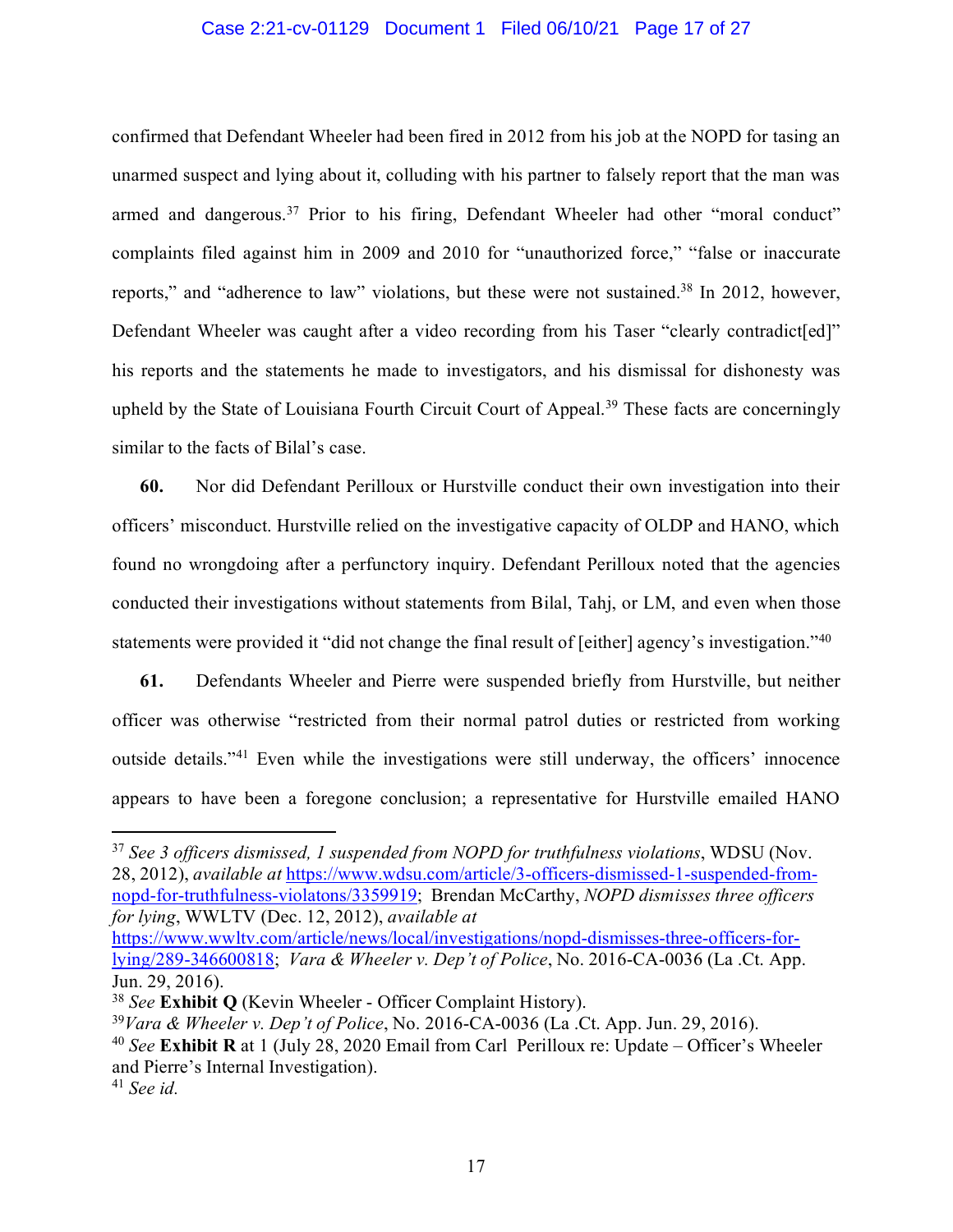#### Case 2:21-cv-01129 Document 1 Filed 06/10/21 Page 18 of 27

stating they were "eager to get Officer Pierre back to work with Hurstville as soon as the investigation is concluded and he has been cleared."[42](#page-17-0)

**62.** In short, both Defendants Pierre and Wheeler emerged from this incident with little or no consequences, entirely unscathed. For Bilal, on the other hand, the harm this incident caused has continued to manifest over the past year. Bilal has developed repeated nightmares and a deep distrust of the police. Bilal even disabled his social media accounts, unable to view reports and stories of others encountering police violence without experiencing flashbacks to his own harrowing experience.

**63.** Bilal is one of innumerable Black youth who have been unjustly traumatized by law enforcement. Bilal, Tahj, L.M., and their families are all painfully aware that they could have become the next George Floyd or Trayvon Martin. Without accountability, law enforcement will continue to violate the rights of Black youth and shatter their sense of trust and security. Officers, and the organizations that enable them, must be held accountable for such misconduct. By bringing this case, Bilal seeks to hold Defendants Wheeler and Pierre, their supervisor Defendant Perilloux, and their employers accountable for their violations of citizens' rights under the U.S. Constitution, the Louisiana Constitution, and Louisiana state common and statutory laws.

# **COUNT I Violation of 42 U.S.C. § 1983 Excessive Force Fourth and Fourteenth Amendments** (All Defendants)

**64.** Bilal repeats and re-alleges the allegations set forth in the preceding paragraphs of the Complaint by reference or incorporation as if fully set forth herein.

**65.** Defendants Wheeler and Pierre's actions, including pulling over the car in which Bilal was a passenger and brandishing their weapons—despite, *inter alia*, Bilal and his friends' request that Defendants Wheeler and Pierre assist them in locating the white chihuahua—as fully

<span id="page-17-0"></span><sup>42</sup> *See* **Exhibit S** at (August 10, 2020 Email from Marshall Page re: Ramon Pierre).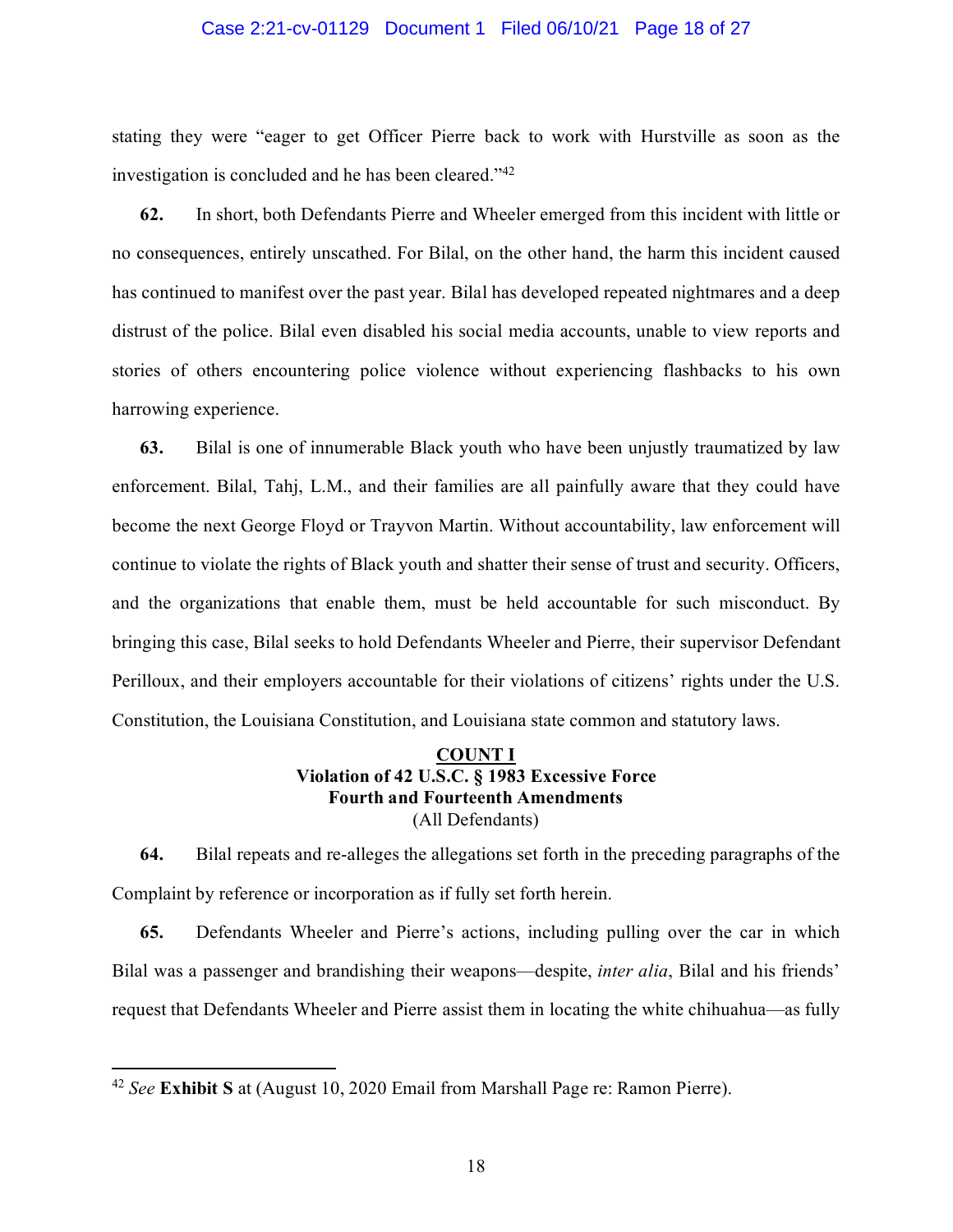#### Case 2:21-cv-01129 Document 1 Filed 06/10/21 Page 19 of 27

described herein, was malicious and constituted reckless, callous, and deliberate indifference to Bilal's clearly established and federally protected rights.

**66.** Defendants Wheeler and Pierre, as complained of herein, deployed objectively unreasonable force against Bilal.

**67.** Defendants Wheeler and Pierre, at all relevant times, were acting under the color of state law in their capacity as an OLDP and HANO officers, respectively. Their actions were taken within the scope of their employment with OLDP, HANO, and Hurstville.

**68.** Bilal, at the time of the complained of events, had clearly established constitutional rights under the Fourth and Fourteenth Amendments to be secure in his person from unreasonable seizure through excessive force.

**69.** At the time when Defendants Wheeler and Pierre used this force on Bilal, there were no factual circumstances that would have led a reasonable person to believe that Bilal posed a threat to Defendants Wheeler and Pierre.

**70.** Defendants Wheeler and Pierre are not entitled to qualified immunity, because their conduct violated Bilal's constitutional rights and was objectively unreasonable.

**71.** Defendants Wheeler's and Pierre's actions further were a result of Hurstville and Defendant Perilloux's failure to implement appropriate policies and procedures for use of force, and Hurstville's practice of dispatching inadequately trained or screened officers and failing to adequately supervise officer encounters involving use of force.

**72.** Therefore, Bilal is entitled to compensatory damages, costs, and attorney's fees under 42 U.S.C. §§ 1983 and 1988, jointly and severally, because Defendants Wheeler and Pierre violated Bilal's clearly established rights.

# **COUNT II Violation of 42 U.S.C. § 1983 Unreasonable Seizure Fourth and Fourteenth Amendments** (All Defendants)

**73.** Bilal repeats and re-alleges the allegations set forth in the preceding paragraphs of the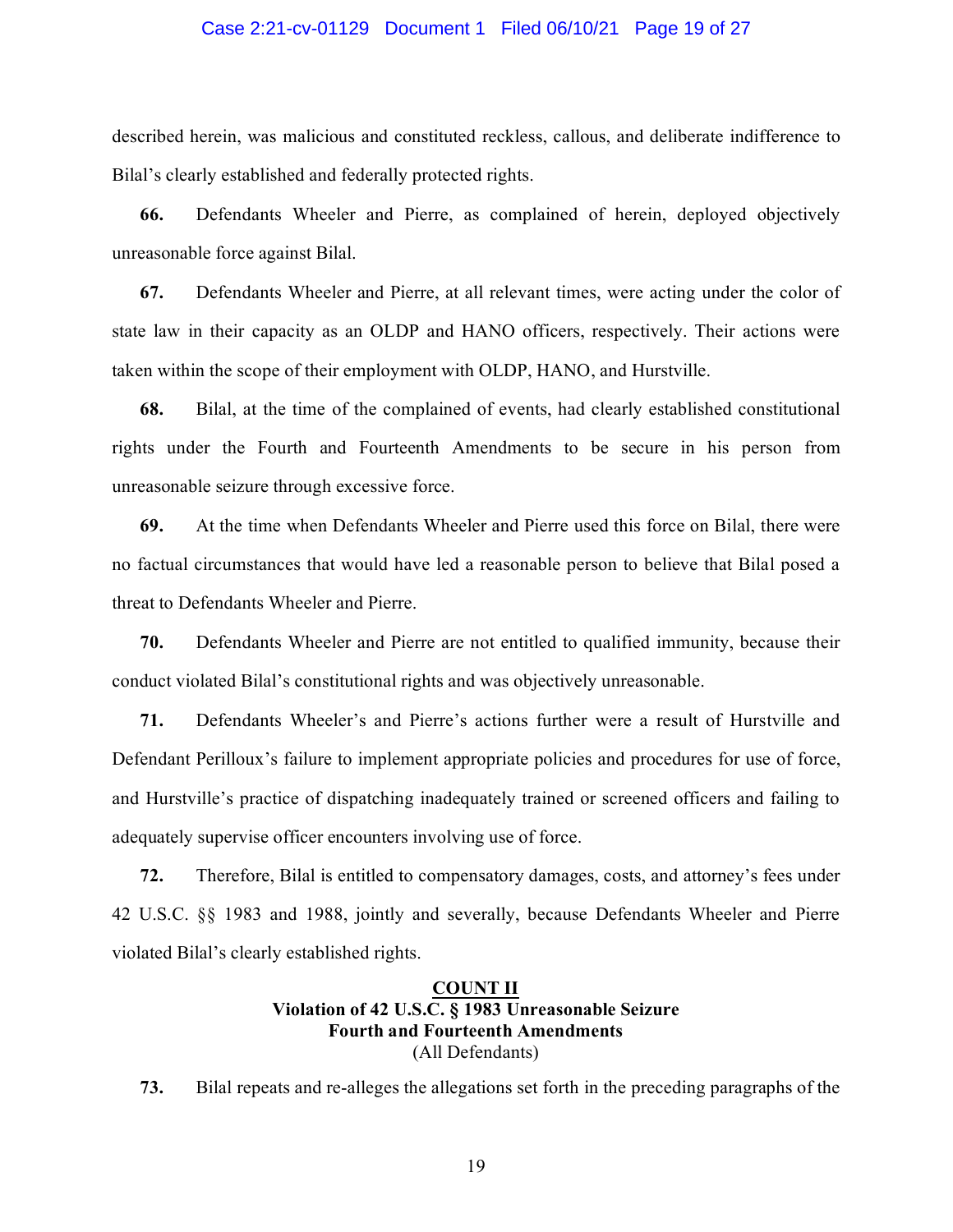#### Case 2:21-cv-01129 Document 1 Filed 06/10/21 Page 20 of 27

Complaint by reference or incorporation as if fully set forth herein.

**74.** Defendants Wheeler and Pierre seized Bilal, using force and words a reasonable person would be afraid to ignore by, *inter alia*, pulling over the car in which Bilal was a passenger, using their sirens and flashing lights, and then by pulling their firearms on Bilal.

**75.** At the time Defendants Wheeler and Pierre seized Bilal, Bilal had clearly established rights under the Fourth and Fourteenth Amendments to be free from unreasonable search and seizure.

**76.** Defendants Wheeler and Pierre's seizure of Bilal was objectively unreasonable, because of the facts and circumstances complained of herein, including, among other things, that Bilal and his friends had only shortly before requested Defendant Wheeler's assistance in locating the lost chihuahua.

**77.** As a direct and proximate consequence of Defendants Wheeler and Pierre's acts and omissions, including the use of force, Bilal has suffered, and continues to suffer, damages including through emotional injury.

**78.** Defendants Wheeler and Pierre, at all relevant times, were acting under the color of state law in their capacity as an OLDP and HANO officers, respectively. Their actions were taken within the scope of their employment with OLDP, HANO, and Hurstville.

**79.** Defendants Wheeler and Pierre are not entitled to qualified immunity, because their conduct violated Bilal's constitutional rights and was objectively unreasonable.

**80.** Defendants Wheeler's and Pierre's actions further were a result of Hurstville and Defendant Perilloux's failure to implement appropriate policies and procedures regarding traffic stops and racial profiling, and Hurstville's practice of dispatching inadequately trained or screened officers and failing to adequately supervise officer encounters involving traffic stops or racial profiling.

**81.** Because of Defendants Wheeler and Pierre's acts and omissions, Bilal seeks and is entitled to compensatory damages, costs, and attorney's fees as provided for under 42 U.S.C.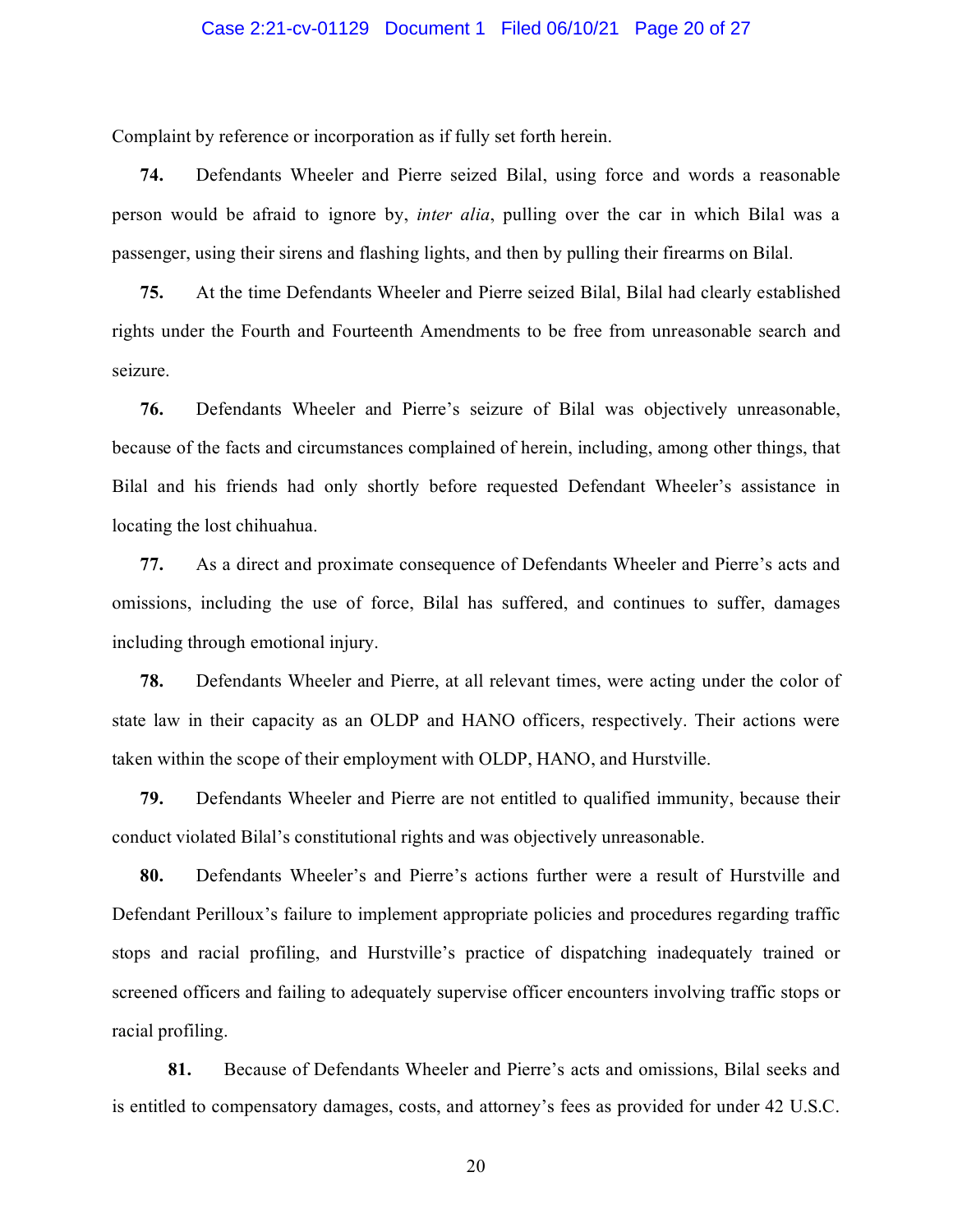#### Case 2:21-cv-01129 Document 1 Filed 06/10/21 Page 21 of 27

§§ 1983 and 1988 for Defendants Wheeler and Pierre's violation of Bilal's clearly established rights to be free of unreasonable search and seizure.

**82.** Moreover, the facts and circumstances complained of herein demonstrate that Defendants Wheeler and Pierre engaged in this conduct willfully, intentionally, and with reckless disregard for Bilal's constitutionally protected rights. Accordingly, Defendants Wheeler and Pierre are liable to Bilal for punitive damages for their unreasonable seizure of Bilal.

### **COUNT III 42 U.S.C. §§ 1983 and 1985 - Conspiracy Fourth and Fourteenth Amendments** (Defendants Wheeler and Pierre)

**83.** Bilal repeats and re-alleges the allegations set forth in the preceding paragraphs of the Complaint by reference or incorporation as if fully set forth herein.

**84.** Defendants Wheeler and Pierre knowingly, willfully, and intentionally conspired to deprive Bilal of his clearly established constitutionally protected rights.

**85.** Defendants Wheeler and Pierre committed numerous acts and omissions in furtherance of the conspiracy by, *inter alia*, pulling over the car in which Bilal was a passenger and pointing their guns at Bilal as complained of herein.

**86.** As complained of herein, Defendants Wheeler and Pierre knowingly, willfully, and intentionally committed these acts because they racially profiled Bilal on the basis that he was in a luxury vehicle with two other Black youth, in an affluent neighborhood.

**87.** Defendants Wheeler and Pierre, at all relevant times, were acting under the color of state law in their capacity as an OLDP and HANO officers, respectively. Their actions were taken within the scope of their employment with OLDP, HANO, and Hurstville.

**88.** Defendants Wheeler and Pierre are not entitled to qualified immunity, because their conduct violated Bilal's constitutional rights and was objectively unreasonable.

**89.** As a direct and proximate consequence of Defendants' acts and omissions, Bilal has suffered, and continues to suffer, damages including through emotional injury.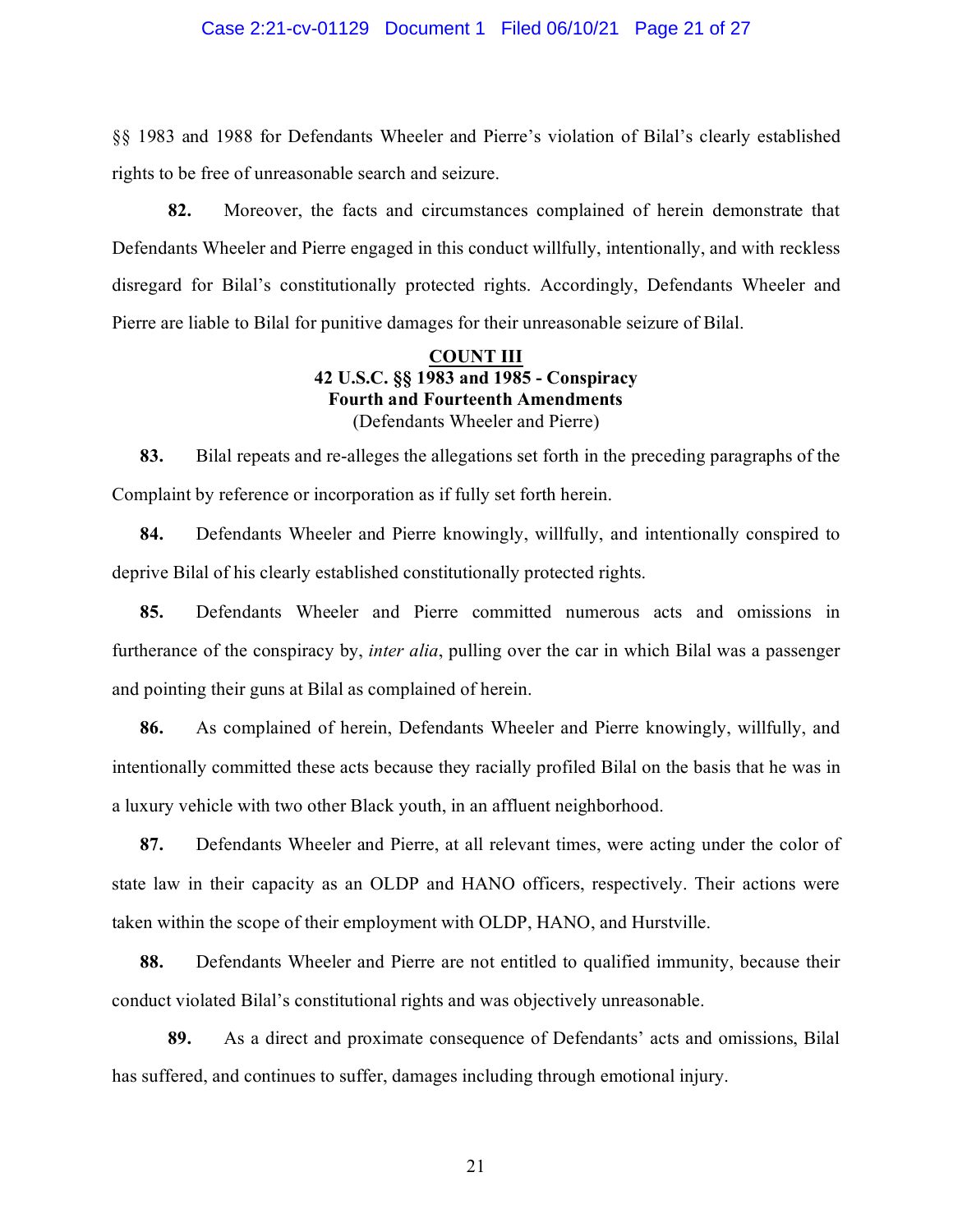**90.** Therefore, Bilal is entitled to damages in an amount to be proven at trial.

### **COUNT IV Aggravated Assault** (Defendants Wheeler and Pierre)

**91.** Bilal repeats and re-alleges the allegations set forth in the preceding paragraphs of the Complaint by reference or incorporation as if fully set forth herein.

**92.** This is a claim for aggravated assault against Defendants Wheeler and Pierre.

**93.** Defendants Wheeler and Pierre threatened to cause physical injury to Bilal with the use of a firearm, which is a dangerous weapon.

**94.** Defendants Wheeler and Pierre knowingly, willfully, intentionally, and directly, and/or by being present and encouraging such behavior, assaulted Bilal by detaining him at gunpoint.

**95.** Defendants Wheeler and Pierre were aware that they detained Bilal at gunpoint and, as a result of such conduct, put Bilal in reasonable fear of harmful or offensive contact constituting an imminent threat of battery.

**96.** Defendant Wheeler was acting within the scope of his employment with the OLDP, and Defendant Ramon Pierre was acting within the scope of his employment with the HANO, and both Defendants were acting within the scope of their employment with Hurstville. Defendants were at all times relevant hereto acting under the color of state law.

**97.** Defendants Wheeler and Pierre lacked any legal justification or excuse for their conduct.

**98.** Defendants Wheeler and Pierre's actions were the legal and proximate cause of Bilal's damages as complained of herein, including Bilal's continued suffering of emotional injury and psychiatric distress. Bilal continues to suffer from severe distress, shock, anguish, humiliation, and loss of enjoyment of life.

**99.** Defendants Wheeler and Pierre engaged in extreme and outrageous acts and omissions with the specific intent to cause Bilal harm. Accordingly, Bilal is entitled to damages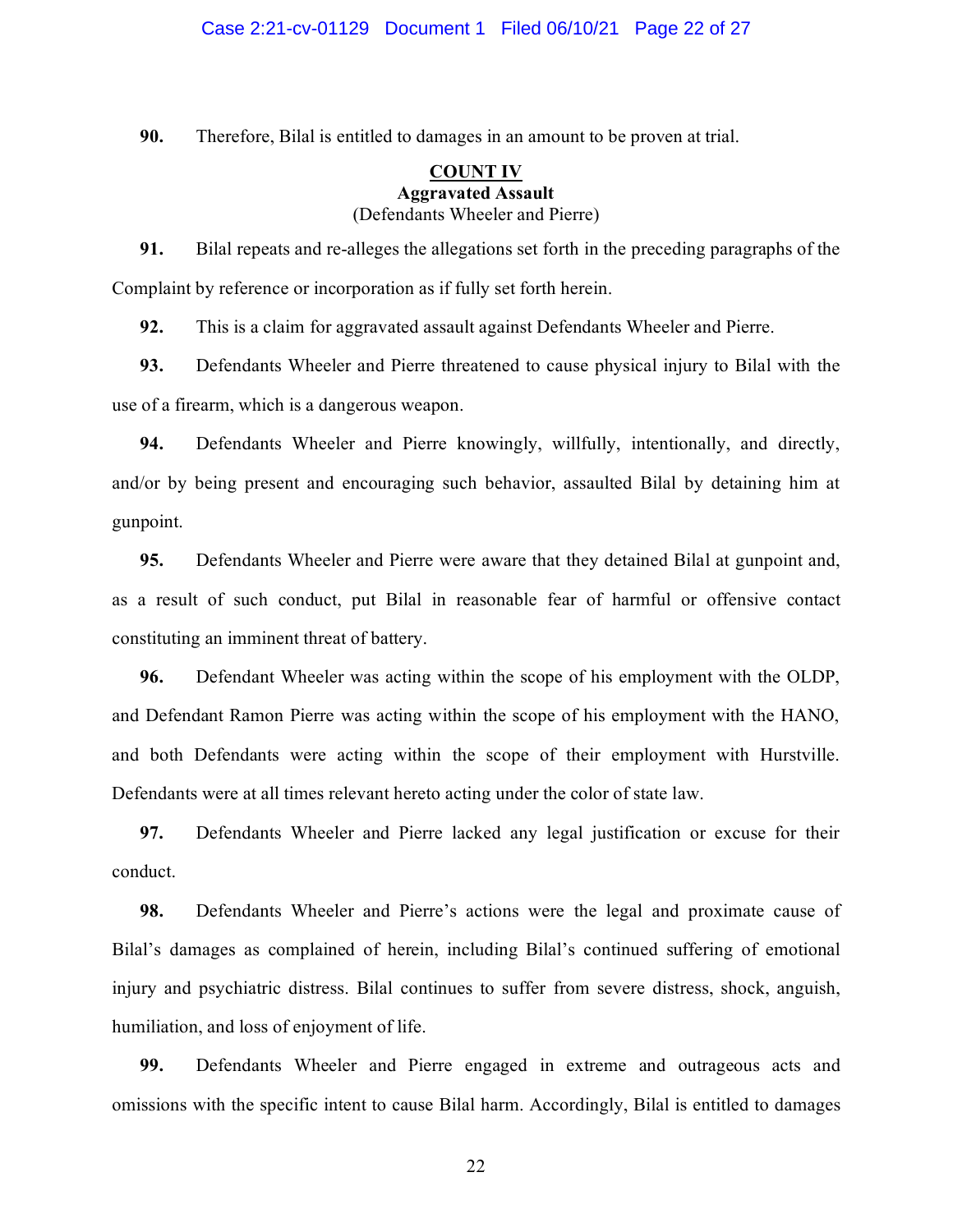#### Case 2:21-cv-01129 Document 1 Filed 06/10/21 Page 23 of 27

in an amount to be proven at trial.

#### **COUNT V Assault** (Defendants Wheeler and Pierre)

**100.** Bilal repeats and re-alleges the allegations set forth in the preceding paragraphs of the Complaint by reference or incorporation as if fully set forth herein.

**101.** This is a claim for assault against Defendants Wheeler and Pierre.

**102.** Defendants Wheeler and Pierre knowingly, willfully, intentionally, and directly, and/or by being present and encouraging such behavior, assaulted Bilal by detaining him at gunpoint.

**103.** Defendants Wheeler and Pierre were aware that they detained Bilal at gunpoint and, as a result of such conduct, put Bilal in reasonable fear of harmful or offensive contact constituting an imminent threat of battery.

**104.** Defendant Wheeler was acting within the scope of his employment with the OLDP, and Defendant Ramon Pierre was acting within the scope of his employment with the HANO, and both Defendants were acting within the scope of their employment with Hurstville. Defendants were at all times relevant hereto acting under the color of state law.

**105.** Defendants Wheeler and Pierre lacked any legal justification or excuse for their conduct.

**106.** Defendants Wheeler and Pierre's actions were the legal and proximate cause of Bilal's damages as complained of herein, including Bilal's continued suffering of emotional injury and psychiatric distress. Bilal continues to suffer from severe distress, shock, anguish, humiliation, and loss of enjoyment of life.

**107.** Defendants Wheeler and Pierre engaged in extreme and outrageous acts and omissions with the specific intent to cause Bilal harm. Accordingly, Bilal is entitled to damages in an amount to be proven at trial.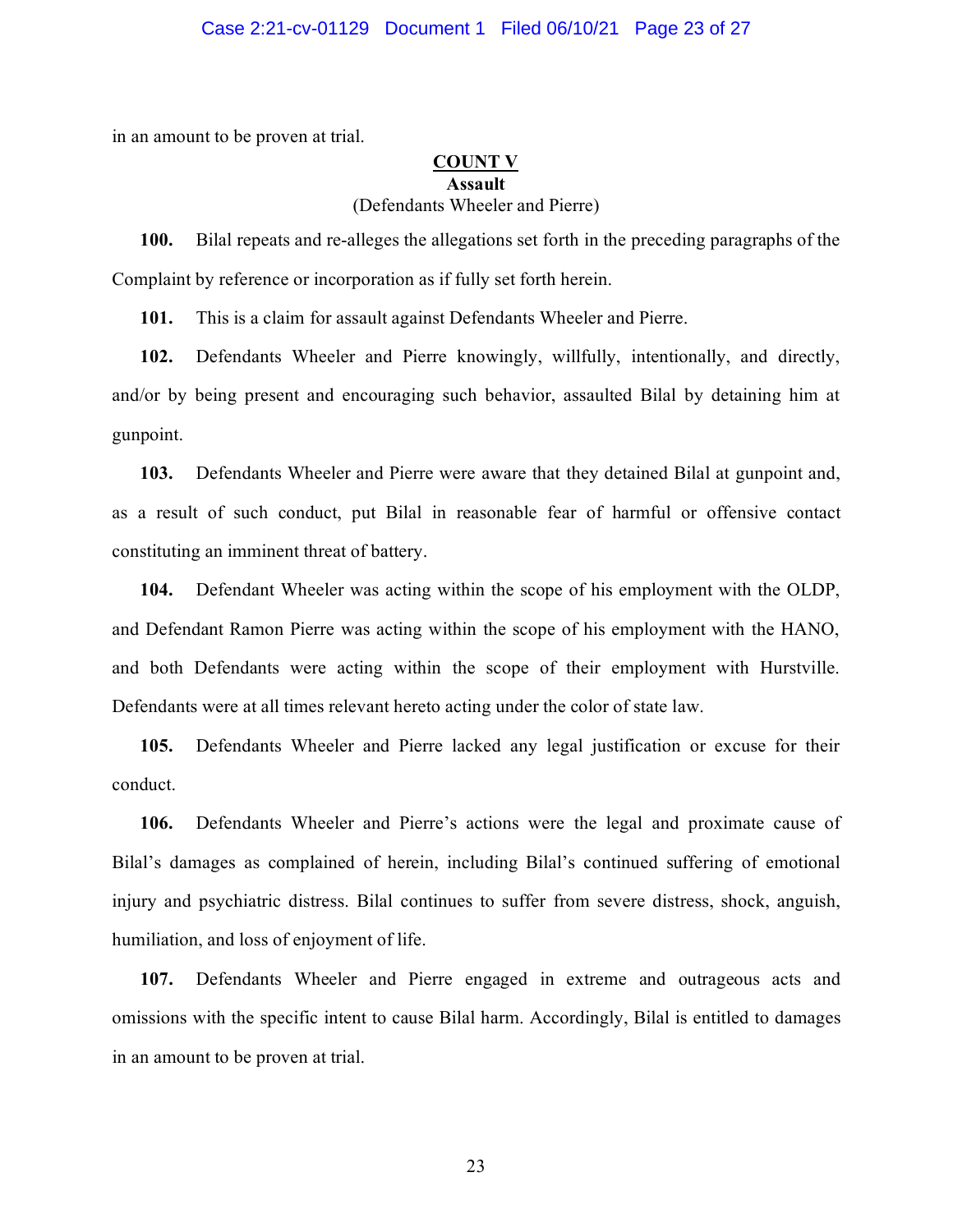# **COUNT VI Intentional Infliction of Emotional Distress** (Defendants Wheeler and Pierre)

**108.** Bilal repeats and re-alleges the allegations set forth in the preceding paragraphs of the Complaint by reference or incorporation as if fully set forth herein.

**109.** Bilal asserts that Defendants Wheeler and Pierre violated Louisiana law by committing intentional torts, while acting within the scope of their employment at OLDP and HANO, respectively.

**110.** As a direct and proximate cause of the intentional torts that Defendants Wheeler and Pierre committed as complained of herein, Bilal continues to suffer emotional injury and psychiatric distress. Bilal further continues to suffer from severe distress, shock, anguish, humiliation, and loss of enjoyment of life.

**111.** Defendants Wheeler and Pierre's intentional and reckless acts are the sole cause of the aforementioned injuries that Bilal has suffered.

**112.** Defendants Wheeler and Pierre's conduct was extreme and outrageous. They acted maliciously with specific intent to cause Bilal harm, and with reckless disregard for the consequences of their actions. Accordingly, Bilal is entitled to damages in an amount to be proven at trial.

# **COUNT VII Negligent Infliction of Emotional Distress** (Defendants Wheeler and Pierre)

**113.** Bilal repeats and re-alleges the allegations set forth in the preceding paragraphs of the Complaint by reference or incorporation as if fully set forth herein.

**114.** Bilal asserts that Defendants Wheeler and Pierre violated Louisiana law by committing negligent torts, while acting within the scope of their employment at OLDP and HANO, respectively.

**115.** Defendants Wheeler and Pierre owed Bilal a duty of care and breached that duty of care causing Bilal harm within the scope of protection of the duty they owed him. Because of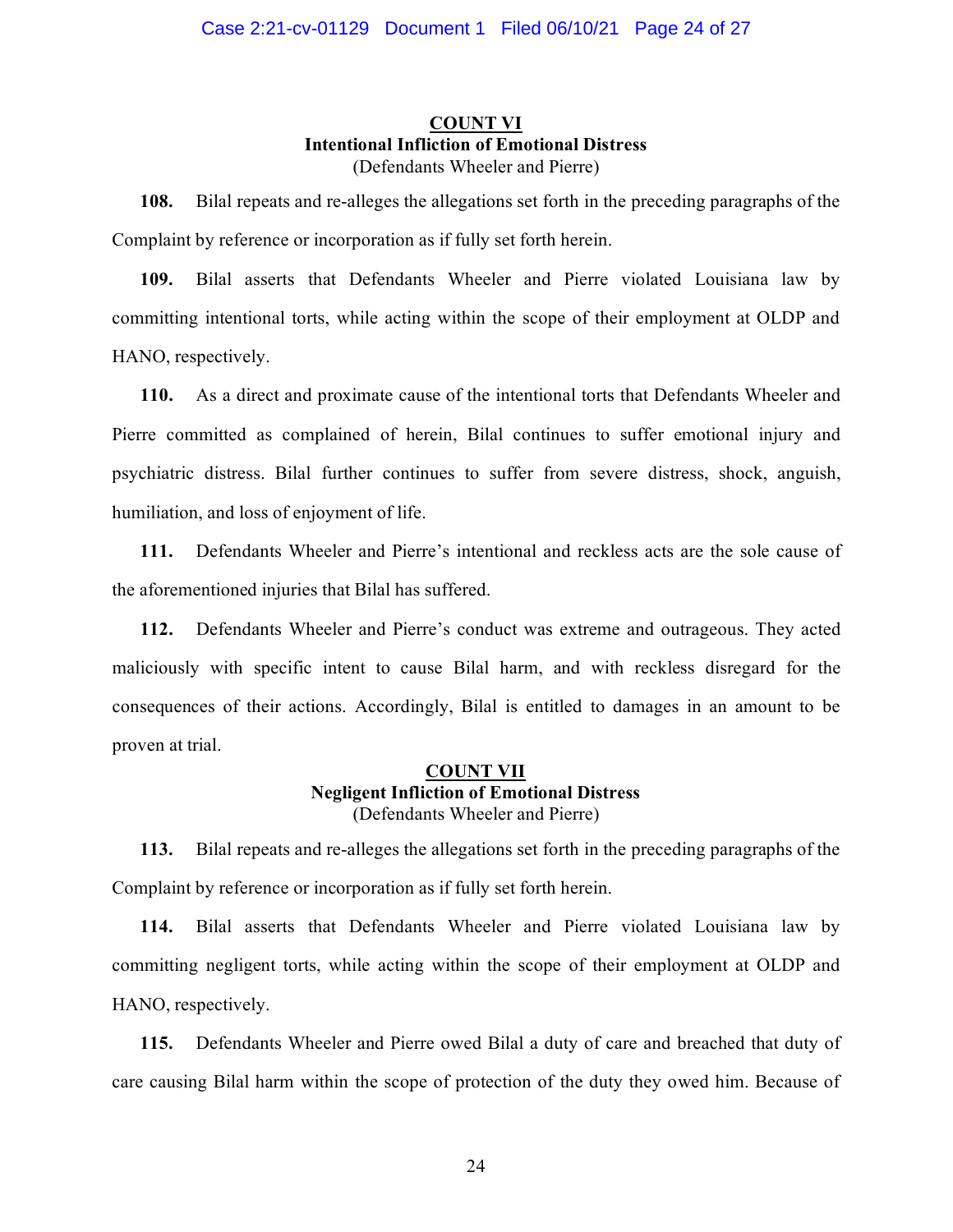#### Case 2:21-cv-01129 Document 1 Filed 06/10/21 Page 25 of 27

Defendants Wheeler's and Pierre's negligent acts and omissions, Bilal continues to suffer emotional injury and psychiatric distress. Bilal further continues to suffer from severe distress, shock, anguish, humiliation, and loss of enjoyment of life.

**116.** Defendant Wheeler's and Defendant Pierre's negligent acts are the sole cause of the aforementioned injuries that Bilal has suffered.

**117.** Defendants Wheeler and Pierre acted with reckless disregard for the consequences of their actions and omissions. Therefore, Bilal is entitled to damages in an amount to be proven at trial.

#### **COUNT VIII Negligent Hiring/Supervision** (against Defendant Perilloux)

**118.** Bilal repeats and re-alleges the allegations set forth in the preceding paragraphs of the Complaint by reference or incorporation as if fully set forth herein.

**119.** Bilal asserts that Defendant Perilloux violated Louisiana law because of his negligence in hiring Defendants Wheeler and Pierre.

**120.** Defendant Perilloux was, at all relevant times, employed by the OLDP and by Hurstville.

**121.** Defendant Perilloux was responsible for supervising and training Hurstville patrol officers, including Defendants Wheeler and Pierre.

**122.** Defendant Perilloux failed to implement any policies and procedures regarding the use of excessive force, racial profiling, or any other policing matters.

**123.** Because of Defendant Perilloux's failure to implement policies and procedures and to train Hurstville patrol officers, Bilal suffered injury.

**124.** Defendant Perilloux's failure to implement policies and procedures and failure to train amounts to deliberate indifference, because he was or reasonably should have been aware these failures would result in a constitutional violation.

**125.** As a direct proximate cause of Defendant Perilloux's failure to implement policies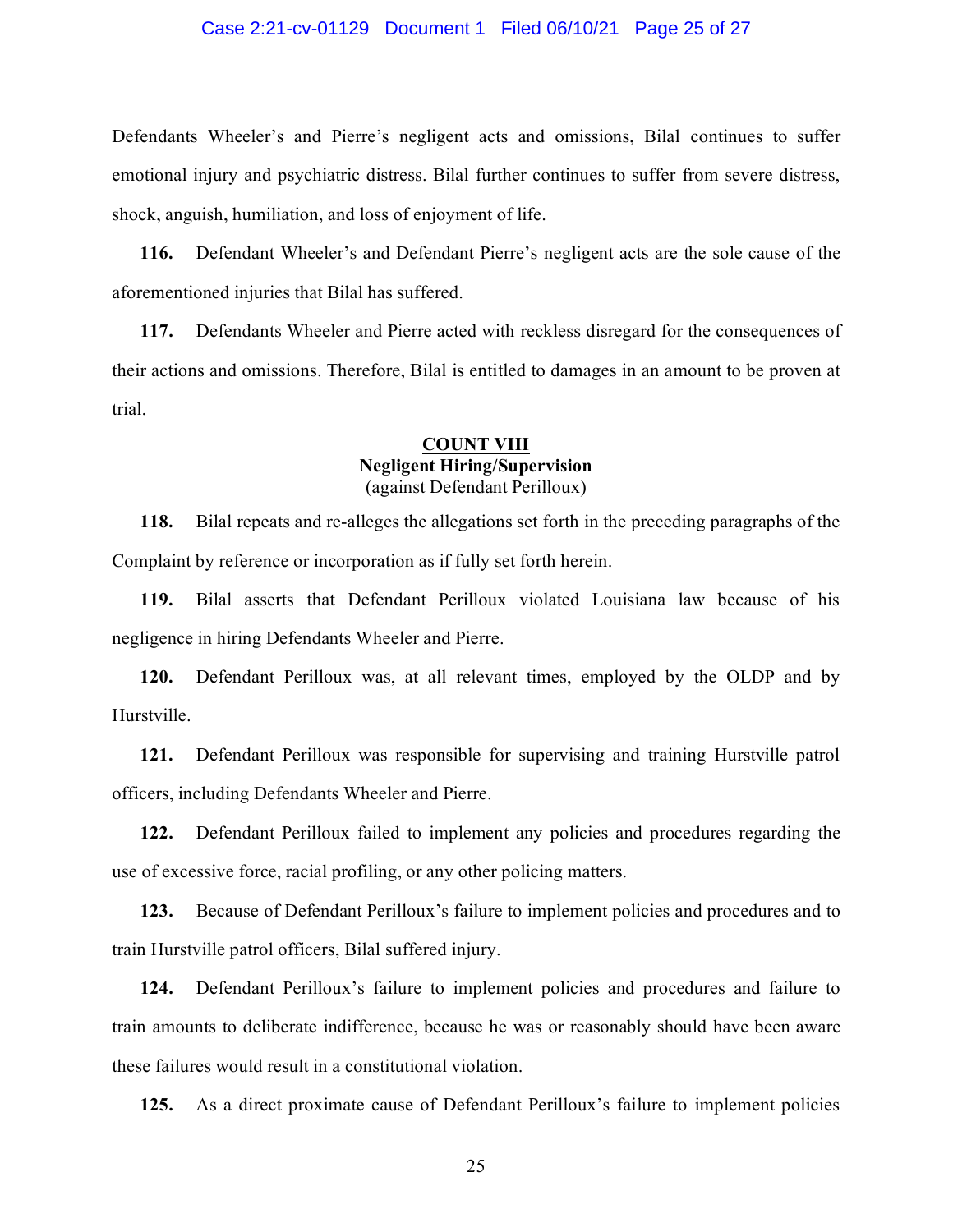and procedures and failure to train, Bilal has suffered damages, including through emotional injury.

**126.** Therefore, Bilal is entitled to damages in an amount to be proven at trial.

## **V. DEMAND FOR RELIEF**

WHEREFORE, Plaintiff requests the following relief:

- **1.** Compensatory damages;
- **2.** Punitive damages;
- **3.** Special damages;
- **4.** Reasonable attorneys' fees and costs;
- **5.** Prejudgment interest; and
- **6.** Such other relief as this Court may deem just and proper.

Respectfully submitted,

Dated: June 10, 2021

*/s/Stephanie Willis .* Stephanie Willis LA Bar No. 31834 swillis@laaclu.org Nora Ahmed *(pro hac vice application forthcoming)*  Nahmed@laaclu.org ACLU FOUNDATION OF LOUISIANA 1340 Poydras St., Suite 2160 New Orleans, Louisiana 70112 Telephone: (504) 444-6046

*and*

Patrick E. Gibbs *(pro hac vice application forthcoming)* pgibbs@cooley.com COOLEY LLP 3175 Hanover Street Palo Alto, CA 94304 Telephone: (650) 843-5000